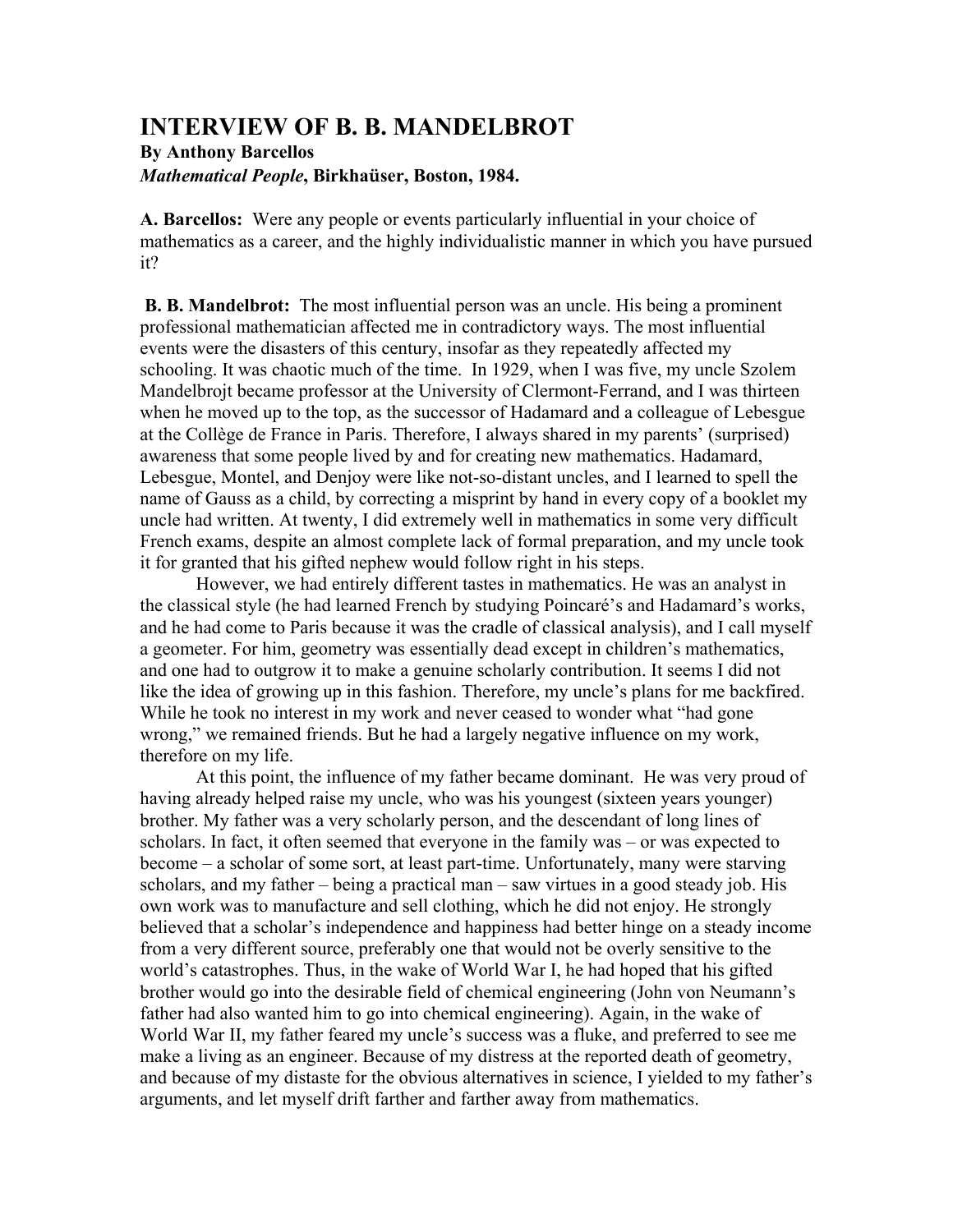Eventually, I came back. In fact (most unexpectedly), I made good use of the classical analysis I had read under my uncle's prodding. However, I was never imprinted with the normal way to be a mathematician, a calling whose rules exist independently of what any individual can do, and which provides peers with successful living role models to whom one should conform. Those who accept such a calling perceive the normal unpredictability of life as unwelcome perturbations whose effects must be compensated for; it takes more than even a war or other such catastrophe to change their way of operating. I, on the other hand, allowed myself to drift, and I soon came to view the normal unpredictability of life as contributing layers or strata of experience that are valuable, demand no apology, and add up to a unique combination. Hence perhaps the impression that I encountered more than the customary amount of randomness! Looking back, I must agree that it is hard to see how I managed to survive professionally, and to accumulate the proper school ties, without ever settling down in an established career. I made several attempts to settle down, but then accepted the inevitable: none of the existing careers fitted my growing cocktail of interests.

Of course, the reason why you sought me out for this interview is that I eventually brought my interests together, in a way that is now attracting attention. I conceived, developed and applied in many areas a new geometry of nature, which finds order in chaotic shapes and processes. It grew without a name until 1975, when I coined a new word to denote it, *fractal* geometry, from the Latin word for irregular and broken up, *fractus*. Today you might say that, until fractal geometry became organized, my life followed a fractal orbit. Ultimately, the surprise is not that my manner of practicing mathematics should seem individualistic, but that I should be generally recognized as a mathematician. For I am also a physicist, and an economist, and an artist of sorts, and...

AB: What was the actual course of your studies?

**BBM:** Without ever trying, I did very well at avoiding being overly influenced by schools. It all began way back, by my *not* attending grades 1 and 2. My mother was a doctor and afraid of epidemics, so she did her best to keep me out of school. Warsaw, where I was born and lived, had been hard hit by the depression, and my uncle Loterman, who was unemployed, offered to be my tutor. He never forced me to learn the whole alphabet, or the whole multiplication table, but I mastered chess and maps, and learned to read very fast.

We moved to Paris in 1936, and in 1937, I entered the Lycée, at the age of 13, rather than the typical 11. Lycées are secondary schools; at that time, their main role was to prepare students for the Universities. Then World War II came, and we went to live in central France, at Tulle near Clermont-Ferrand. To an older boy from the big city, the Lycée de Tulle was ridiculously easy, but several marvelous teachers from famous schools were also stranded there, and they gave me hard work to do. In effect, they tutored me, mostly in French and history. By the end of high school, I had caught up with my age group, which moved on to rather intensive mathematics with a first-rate teacher. Then, poverty and the wish to keep away from big cities to maximize my chances of survival made me skip most of what you might call college, so I am essentially selftaught in many ways. For a while, I was moving around with a younger brother, toting around a few obsolete books and learning things my way, guessing a number of things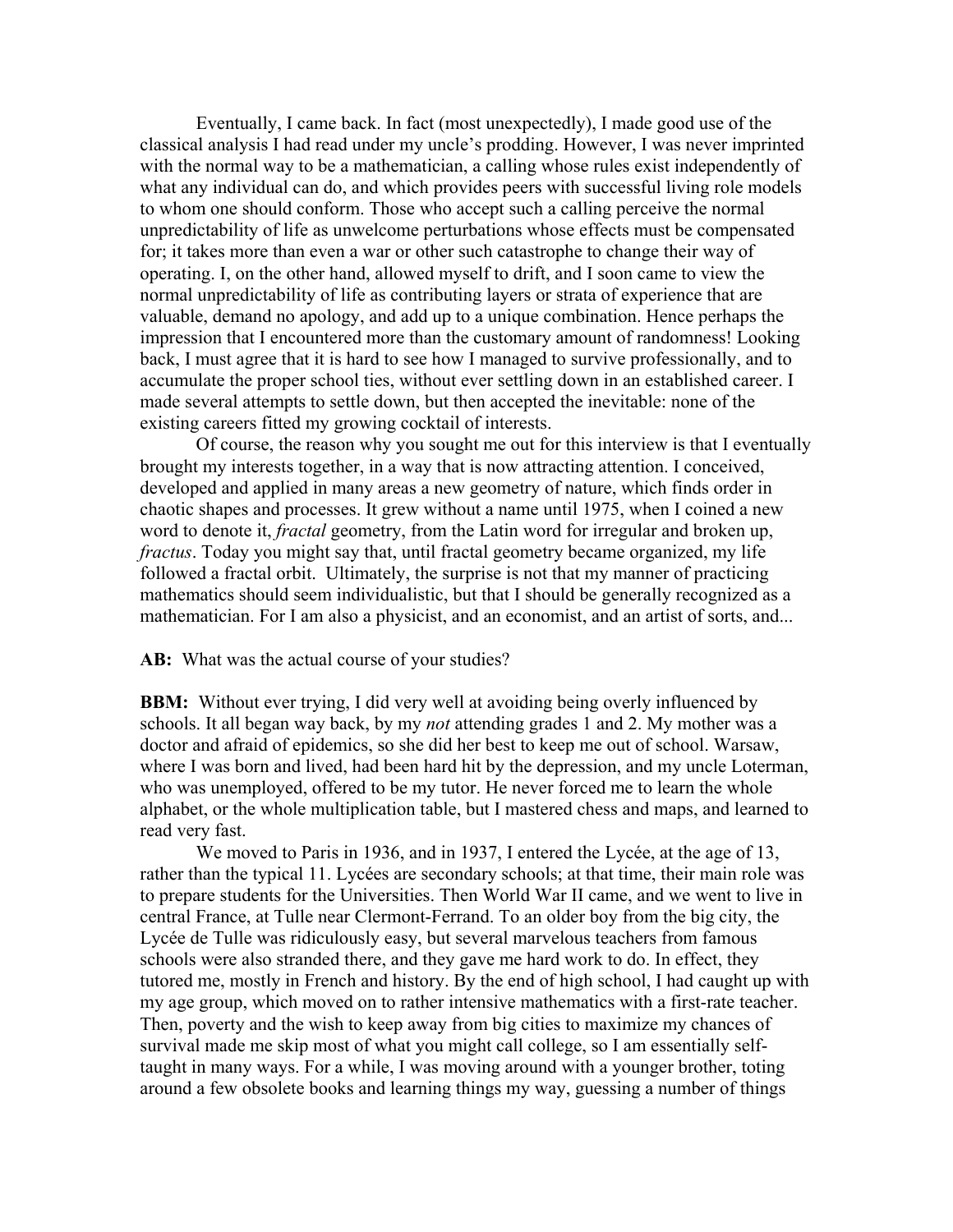myself, doing nothing in any rational or even half reasonable fashion, and acquiring a great deal of independence and self-confidence. In French education of that time, attendance was not that important, but exams were vital. So when Paris was liberated in 1944, I took the entrance exams of the leading science schools: Ecole Normale Supérieure (Rue d'Ulm) and Ecole Polytechnique. Normale, which was exclusive and tiny (a class of 30, half of them in the sciences), prepared university and high school professors. Polytechnique had classes of about 250 (one out of 10 applicants), and led to the top technical positions in the Civil Service, and to other extremely diverse careers.

The two sets of written and oral exams take a solid month – a test of physical stamina as well as learning. I passed both very handily. Everybody else had spent two or more years in special preparatory classes, a kind of cramming college, but I had only a few months of that drill, so my passing was considered very unusual.

I did not do well because of my skills at algebra and complicated integrals – these skills demand training and I had had little formal training – but because of a peculiar inborn gift that revealed itself, quite suddenly in my mid-teens. Faced with some complicated integral, I instantly related it to a familiar shape; usually it was exactly the shape that had motivated this integral. I knew an army of shapes I'd encountered once in some book or in some problem, and remembered forever, with their properties and their peculiarities. More generally, I could instantly find geometrical counterparts to almost any analytic problem. Having made a drawing, I nearly always felt that something was missing, that it was aesthetically incomplete. For example, it would become nicer if one were to add its symmetric part with respect to some circle or some line, or if one were to perform some projection. After a few transformations of this sort, the shape became more beautiful, more harmonious in a certain sense; the old Greeks would have called it more symmetric. At this point, it usually turned out that the teachers were asking me to solve problems that had already been solved by just making the shape more harmonious. Classmates and teachers who watched me play my tricks told me later that it was a strange performance. You might say this was a way of cheating at the exams, but without breaking any written rule. Everybody else took an exam in algebra and complicated integrals, and I managed to take an exam in translation into geometry, and in thinking in terms of geometric shapes. Moreover, it did matter to my overall ranking that I was skilled at drawing and that I could write good French, so it did not matter that the answers in physics and chemistry could not be guessed. That's how I got away with my "legal cheating."

At this point, my uncle had returned from the USA, where he had spent the war years, and family and friends held agonizing discussions about which career I should choose, and which school I should go to. We were surrounded by the ruins and the hunger of 1945, which figured significantly in my decisions. I started Ecole Normale (ranked first among those who entered), but with the intention of avoiding my uncle's kind of mathematics.

Unfortunately, the only alternative was to follow "Nicolas Bourbaki." In the 1920's, my uncle had been among the bright young iconoclasts who founded Bourbaki as a pleasantly jocular club; they planned to write a good textbook of analysis together (to replace the aging treatises of Picard and Goursat). But my uncle did not rejoin them in 1945, when they started a dead earnest drive to impose a new style on mathematics, and to recreate it in a more autonomous ("purer") and more formal ("austere") form than the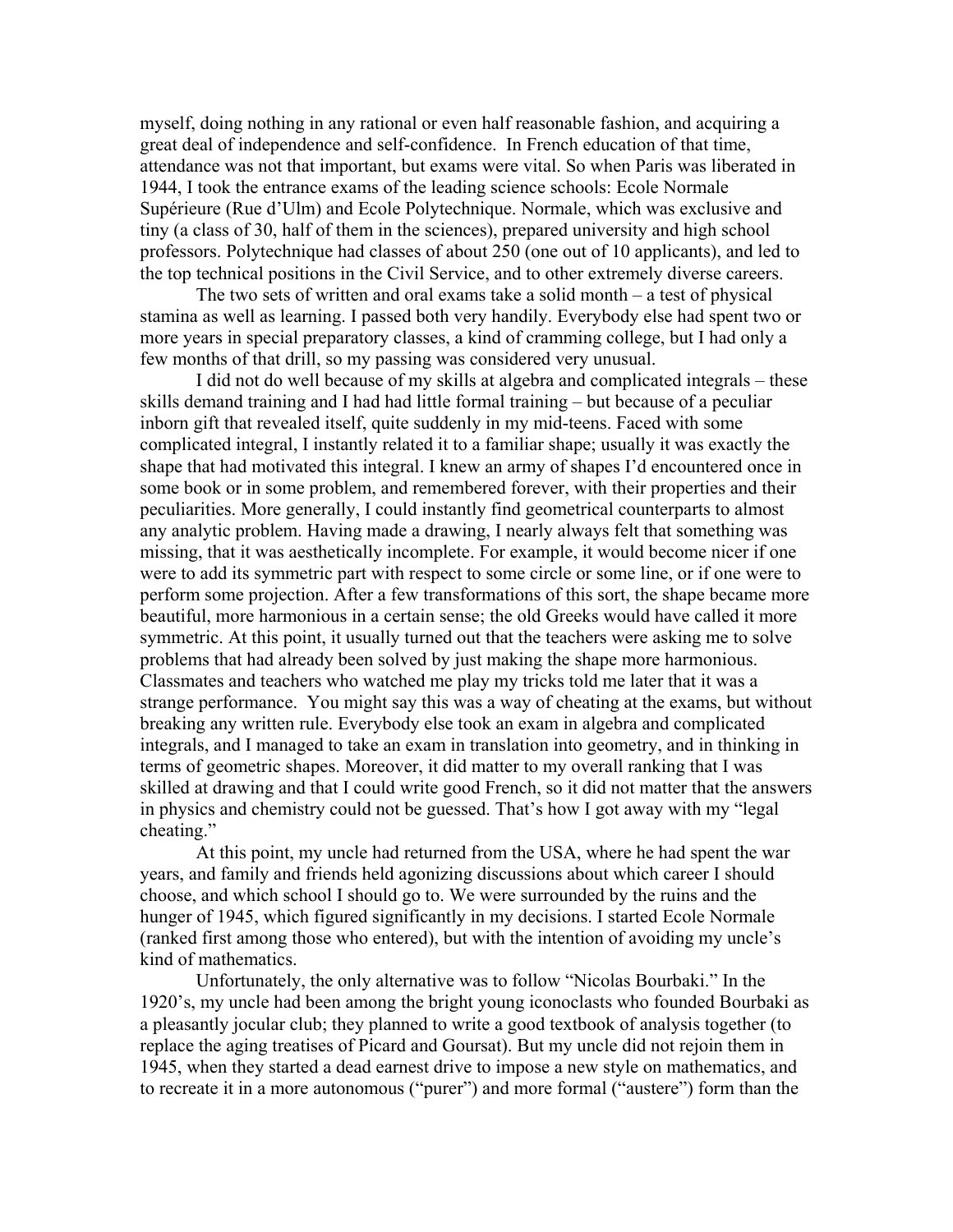world had ever known. Thanks to my uncle, I knew they were a militant bunch, with strong biases against geometry and against every science, and ready to scorn and even to humiliate those who did not follow their lead. Bourbaki was one of several conflicting social movements that flourished after the War, when the yearning for absolute values was especially strong and widespread. Anyhow, having no taste for Bourbaki, I gave up on Normale after a few days, and went over to Polytechnique. My father was relieved. Since there were to be no electives, I was receiving the gift of time: it seemed that the need to make a firm choice was postponed until graduation, but in fact, I was never to be forced to choose.

#### **AB:** Why was that?

**BBM:** Initially, because of a legal mix-up. Polytechnique offered well-defined numbers of several favored positions to its graduates, and the students chose a life career on the basis of their weighted grade point average over two years. Everything was graded, or so it seemed. The competition for the top slots was ferocious and left no free time. (If France wants to dominate world chess, the easiest way may be to teach chess at Polytechnique!) I would have competed for the top slot, but the school's legal people thought – wrongly, as it later turned out – that there was a Catch-22 that disqualified me from competing. (To explain it would require a lecture on law and history.) Since my rank did not matter, I allowed it to erode slowly by not studying enough for a few dreadful exams. Instead, I felt a free man. A friend introduced me to classical music, which he said I absorbed like a big dry sponge. And I did lots of interesting reading of every kind. Many course notes had lots of appendices that no one else could afford to study.

Today, Polytechnique is without a permanent staff, and it borrows professors from outside, mainly from various Universities. The same has long been true of Normale. But in 1945 Polytechnique had its own professors chosen by its own committees. Some were moonlighting scholars from the University, for example Gaston Julia, some were alumni who had never done any research, and some were research people picked outside of academia's mainstream, for example Louis Leprince-Ringuet and Paul Lévy. Julia was a brilliant teacher, but well past his research prime. I spoke to him once; no one could have predicted that my destiny was to belong to the small band who, thirty years later, were to revive his theory of iteration of functions and bring it to full glory. The professor I was most aware of was the Professor of Mathematical Analysis, Paul Lévy. He was lucky that Polytechnique had given him tenure when he was a promising scholar in the early 1920's, because his way of doing mathematics and his choice of topics went on to become less and less popular to the mainstream. He had an extremely personal style, even in his basic analysis course. The course notes given to the students were at the same time rather leisurely and surprisingly brief, and they were the despair of many of my classmates because many facts seemed to be declared "obvious." But I found his course to be profound and in a way very easy; I may have been the only one who liked it.

Paul Lévy was nearing sixty. Suddenly, he was becoming famous; it was being "discovered" that he was a very great man in probability theory, and that this new field was a branch of mathematics. It had the good fortune to be built on the great Norbert Wiener's work on Brownian motion, and to rest mostly on the shoulders of two very different persons: Lévy and the very mainstream Andrei Kolmogorov.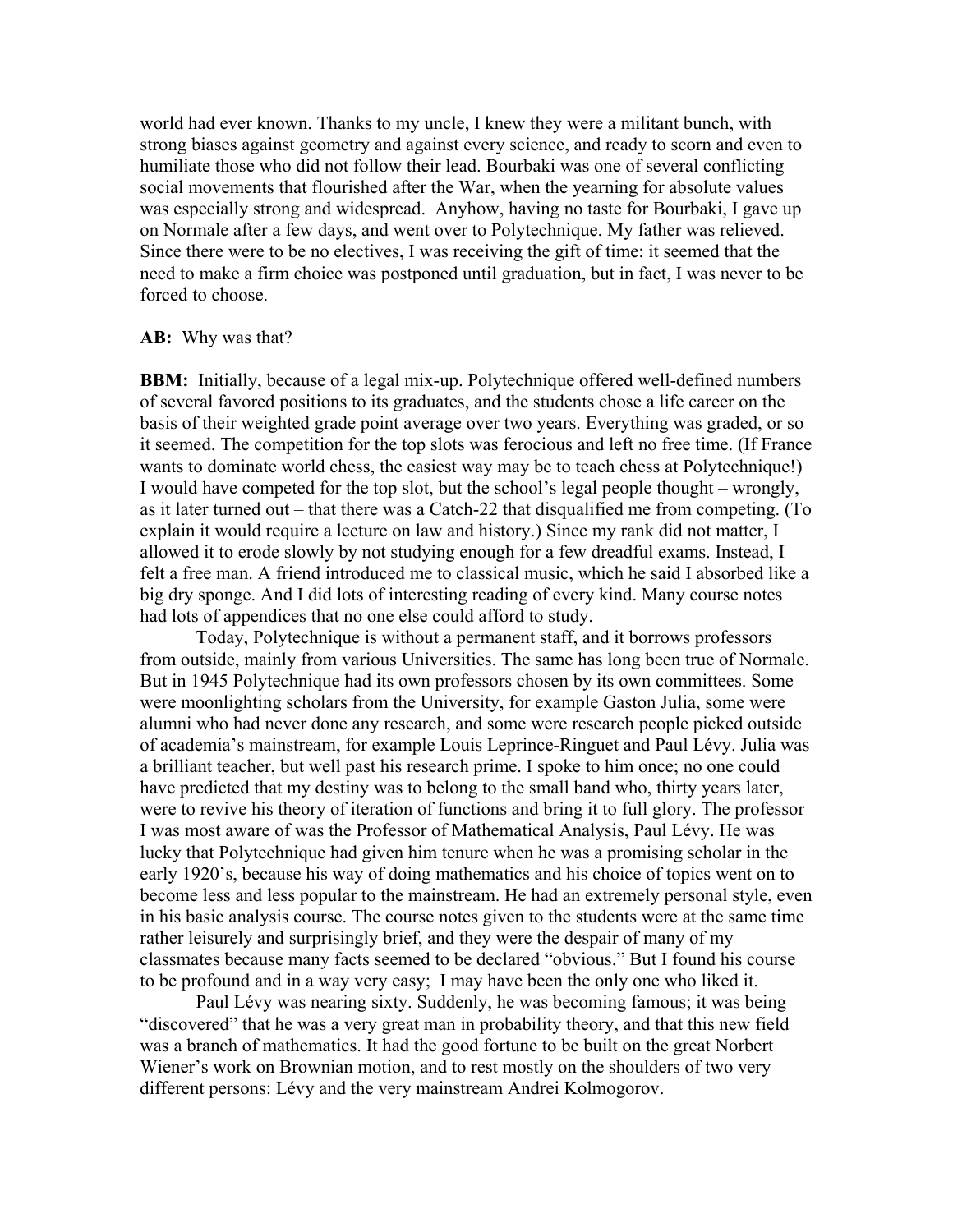Having learned basic mathematical analysis from Lévy, I was used to his style, and could read his research papers much more easily than almost anybody else. One sometimes had to guess what he meant. Many major difficulties were not tackled at all, but were swept under the rug, more or less elegantly. Many respected Ph.D. dissertations or articles consist in the proper statement and proof of a single "obvious" fact from Paul Lévy. Several years later, a would-be faculty advisor recommended a Ph.D. of this sort, but I never tried. Eventually, as fractal geometry came close to being implemented, I found myself fully involved in observing further "obvious" facts about diverse shapes and configurations drawn by chance.

### **AB:** Were you Lévy's student?

**BBM:** No. Several people later claimed they had been his students, but Lévy specifically disclaimed having had any students. Besides, it took years before I came to be called a probabilist.

Polytechnique requires two years of study, ending roughly at the level of a strong Master's degree in the U.S. During the last term at Polytechnique, I kept looking for ways to apply my mathematical gifts and my growing knowledge, to real concrete problems in nature. My hopes were thoroughly romantic: to be the first to find order where everyone else had seen only chaos. Someone who heard me say so commented that my dream was to have been Johannes Kepler, but that the Keplers' days were over. Luckily, someone at Polytechnique felt ashamed of the Catch-22 that I have mentioned, and helped me obtain French and American scholarships for studying in the United States. Also, a professor suggested study under Theodore von Karman, who was finding order in the chaos of transonic flight.

### AB: Is that when you went to Caltech?

**BBM:** Yes, for two years. But I found that Kàrmàn had left Caltech, and that the students of transonic flight had split into a group of engineers building big rockets, and a group of mathematicians doing mathematics. Caltech was home to many people I admire greatly, and many of my best friends are people I met there. But there was nobody at Caltech that I particularly wanted to emulate at that time.

So I went back to France, first into the waiting arms of the Air Force, which kept me for a year, and then to search for a suitable thesis topic. A book review found in my uncle's wastebasket started me on a task which was extravagant in every way: to explain "Zipf's law," which is a surprising regularity in word statistics. To many people, this topic looked almost kooky, but I saw a golden opportunity to become the Kepler of mathematical linguistics. My explanation of Zipf's law received much praise, but a few years later I abandoned this line of work, and later watched it go into a dead end; mathematical linguistics developed in an entirely different direction.

My doctoral thesis at the University of Paris was defended in December 1952. It had been written without anyone's assistance – and was poorly written. The mathematical linguistics in the first half was formally a very exotic form of the statistical thermodynamics in the second half (thermodynamics in a space of trees). Some people described the combination as being half about a subject that didn't yet exist (they were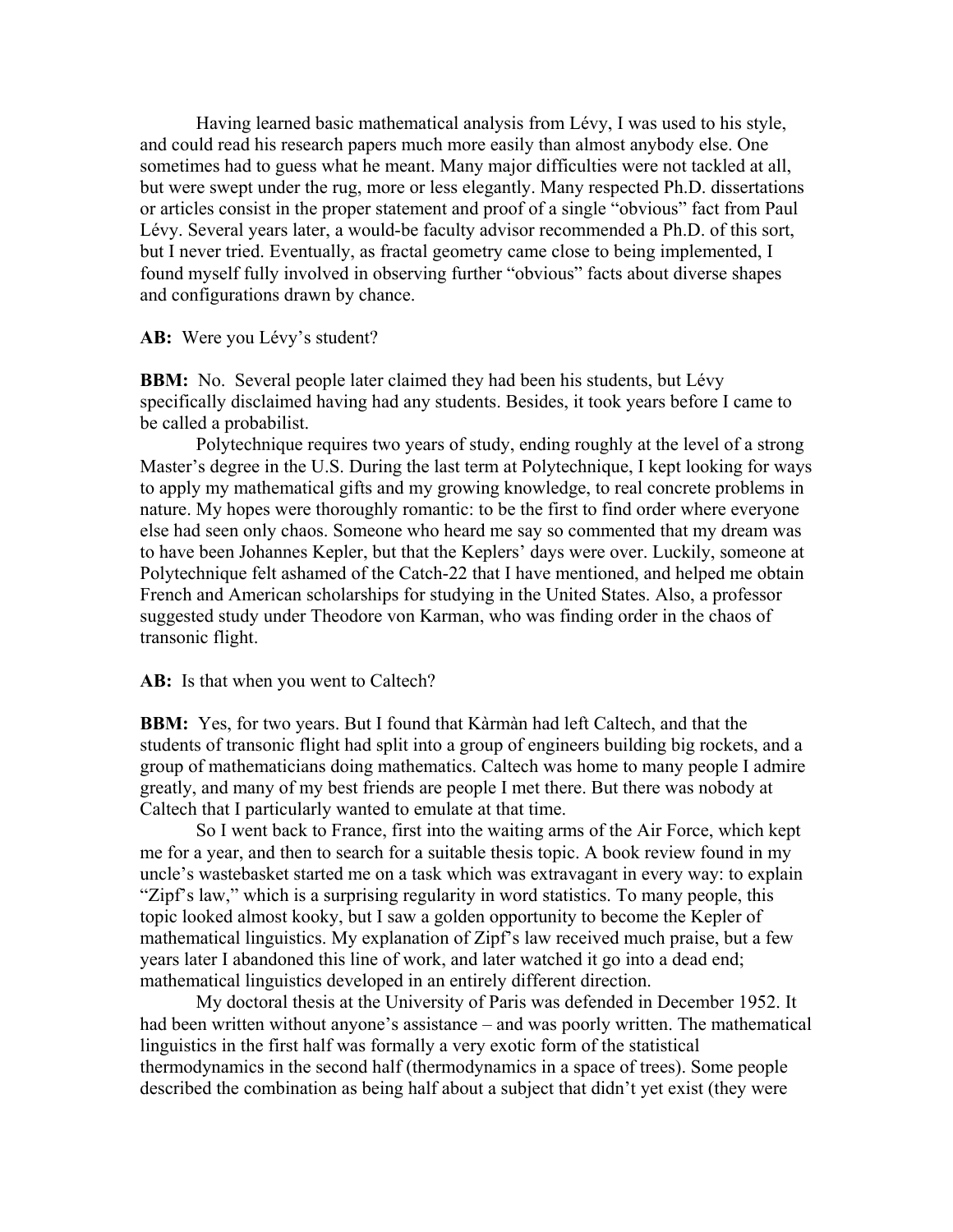right), and the other half about a subject that was no longer part of active physics (they were ill-informed). As the thesis had to be pigeon-holed, we decided to say it was in mathematics, but it was obviously very far from the reigning pure mathematics. For reasons linked to my official advisor's personal ambitions, the committee chairman was Louis de Broglie.

The title was *Games of Communication*, largely because for several years before and after my Ph.D. I was very much influenced by the examples of John von Neumann and Norbert Wiener. Indeed, Wiener's book *Cybernetics* and von Neumann & Morgenstern's book *Theory of Games and Economic Behavior* had come out during this time, and they were precisely what I wished to emulate. Each seemed a bold attempt to put together and develop a mathematical approach to a set of very old and very concrete problems that overlapped several disciplines.

Unfortunately, cybernetics never really took off, and game theory became yet another very special topic. Colossal claims had been made when there was little to support them, and they were not immediately shrugged off only because of the authors'renown, based on earlier and very different work. It soon became good manners in academia to laugh when someone mentioned "interdisciplinary research." To my bitter disappointment, I had to agree that there was good reason for laughter. I wondered whether things would have been better if von Neumann and Wiener had had the desire and the ability to take an active interest in their progeny.

I was the last man whom von Neumann sponsored at the Institute for Advanced Study in Princeton, in 1953-1954. It was a marvelous year, and I again made many lifelong friends. I became aware of the computer – but years were to pass before I became fully involved with it. Unfortunately, von Neumann was not there very often. He was becoming more concerned with defense than with science. But it seemed that he was living proof that one could do science without really belonging to a "guild." In fact, he was under extreme pressure at Princeton. From there, he left for Washington and was not planning to return. Luckily, von Neumann had realized that, by having failed to claim admission to any guild, I was leading a very dangerous life. A foundation executive told me much later that von Neumann had specifically asked him to watch after me, and to help in case of trouble. I hope it was a true story.

The papers I wrote during these years were praised individually, and many anticipated later developments in diverse areas. They had a recognizable common style, but they failed to add up, even in my own eyes. Every so often, I was seized by the sudden urge to drop a field, right in the middle of writing a paper, and to grab a new research interest in a field I knew nothing about. I followed my instincts, but could not account for them until much, much later. Anyhow, to work in many fields was not harder than to work in "only" two.

I returned to France, and then married Aliette, in 1955. I had moved to Geneva to attempt a collaboration with Jean Piaget, when the French Universities suddenly started expanding very fast, and started looking for applied mathematicians. They gave me this label, and a professorship at Lille; in addition, Lévy sought me out to help at Polytechnique. But Lévy was about to retire, and Bourbaki was to take over. It seemed I was about to be crushed between them and other big academic blocs that could only think of their own narrow interests.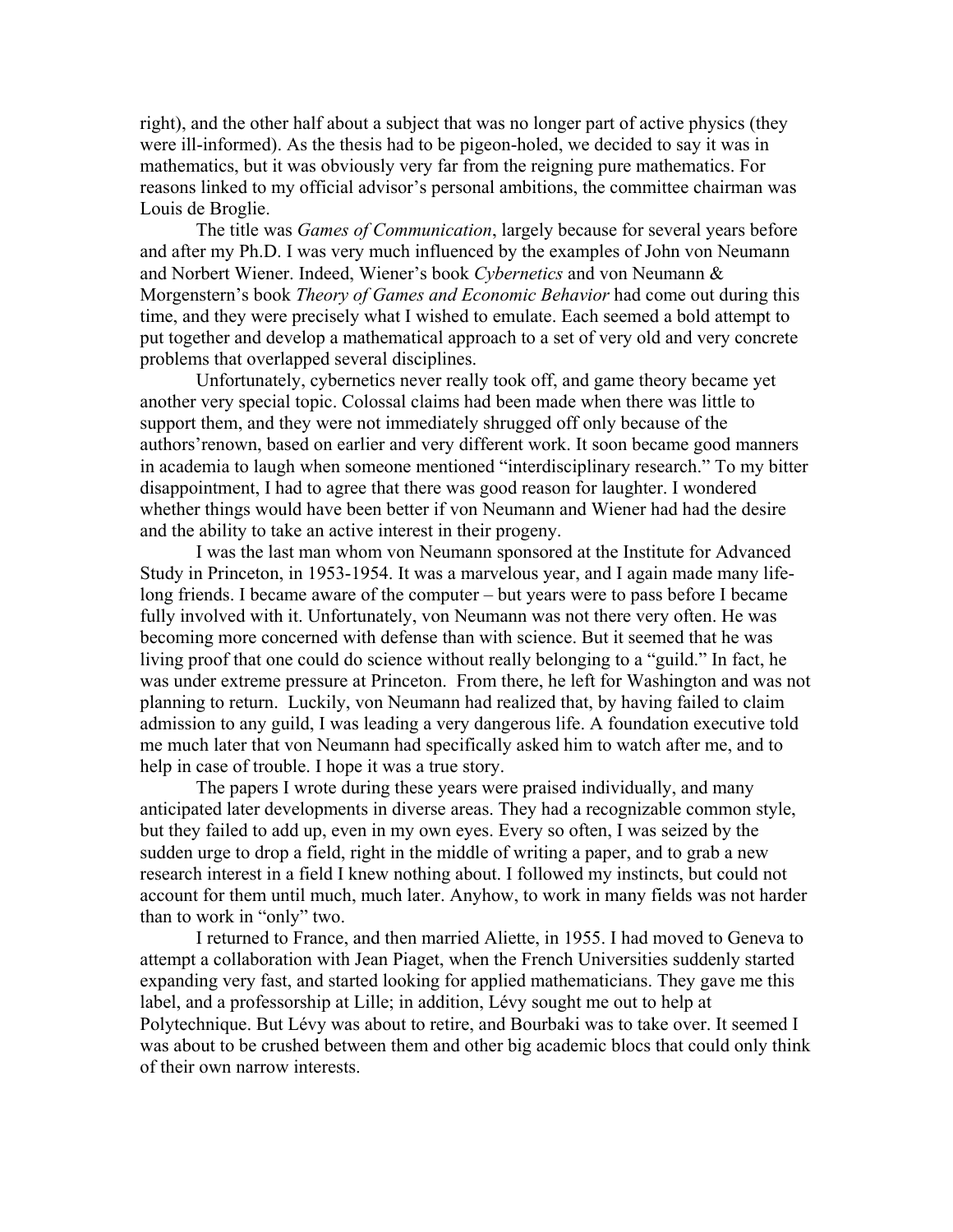## **AB:** Is that when you left academia for IBM?

**BBM:** Yes. I was there as a faculty visitor in the summer of 1958, and decided to take the gamble of staying a bit longer. My wife was not enthusiastic at all, but she agreed. I wrote to the Ministry of Education in Paris to request a leave of absence for one year. They failed to respond to my letter, and later told me that my request had arrived a few days before my tenure was to be granted in writing, so they simply dropped me off their lists. They said they would take me back if I wished, nevertheless my "leave" had become open-ended.

It took my wife and me a long time to accept the fact that I had been lucky, and that as an environment to pursue my devouring yet ill-defined ambition, IBM Research was far better than any university department in either country. Much of the practical consulting I did was informal, and some was very exciting and had far-reaching consequences, for example my work with Jay Berger on transmission errors in telephone links between computers.

In academia, on the other hand, Bourbaki was only the extreme form of a generalized phenomenon. Each of the old departments was working hard at that time to "purify" itself – that is, to narrow its scope. And each of the newly established departments was working hard at finding criteria to define yet another narrow combination of skills, which could be rewarded in grown-ups, trained in the young, and endowed with a slice of the job market. The emergence of "pure applied mathematics" and "pure mathematical statistics" brought particular discomfort to my life, at times. Finally, each field acted as if it were destined to live forever. For all these reasons, the notion of an academic activity that voluntarily reduces to one man's fancies had become inconceivable.

Everybody's ideal seemed to be sports. Competition is important in life, hence in science, but why should science imitate track, where the mile race and the 1500 meters race (only 7.3% shorter!) are often won by different champions? And worse, while the decathlon survives as an Olympic discipline, the scientific decathlon that I seemed to practice was not acceptable in academia. The granting agencies were divided in the same fashion. An energetic young fellow could always find support. But mavericks develop gradually and slowly, and maverick enterprises are better off if they develop slowly and solidly. A gradually developing maverick enterprise could find no comfortable room in academia.

For many years, every group I knew viewed me as a stranger, who (for reasons unknown) was wandering in and out. Luckily, the striking (and often shocking) news I was bringing could not pass unnoticed, and I was acquiring a kind of fame. I became very popular in many diverse departments as a visiting professor, but no major university wanted a permanent professor with such unpredictable interests. IBM, on the other hand, took the gamble of sheltering my one-man project when Ralph Gomory joined the Research Division shortly after me, as the manager of a small group. He continued when I returned after two years at Harvard and he became departmental director. Eventually, he assigned a programmer to my project. Then – when Gomory had become Director of Research, and my 1975 French book was nearing completion – I was made an "IBM Fellow" and given a small staff. A few dozen IBM'ers are designated as IBM Fellows "in recognition of outstanding records of distinguished and sustained technical achievement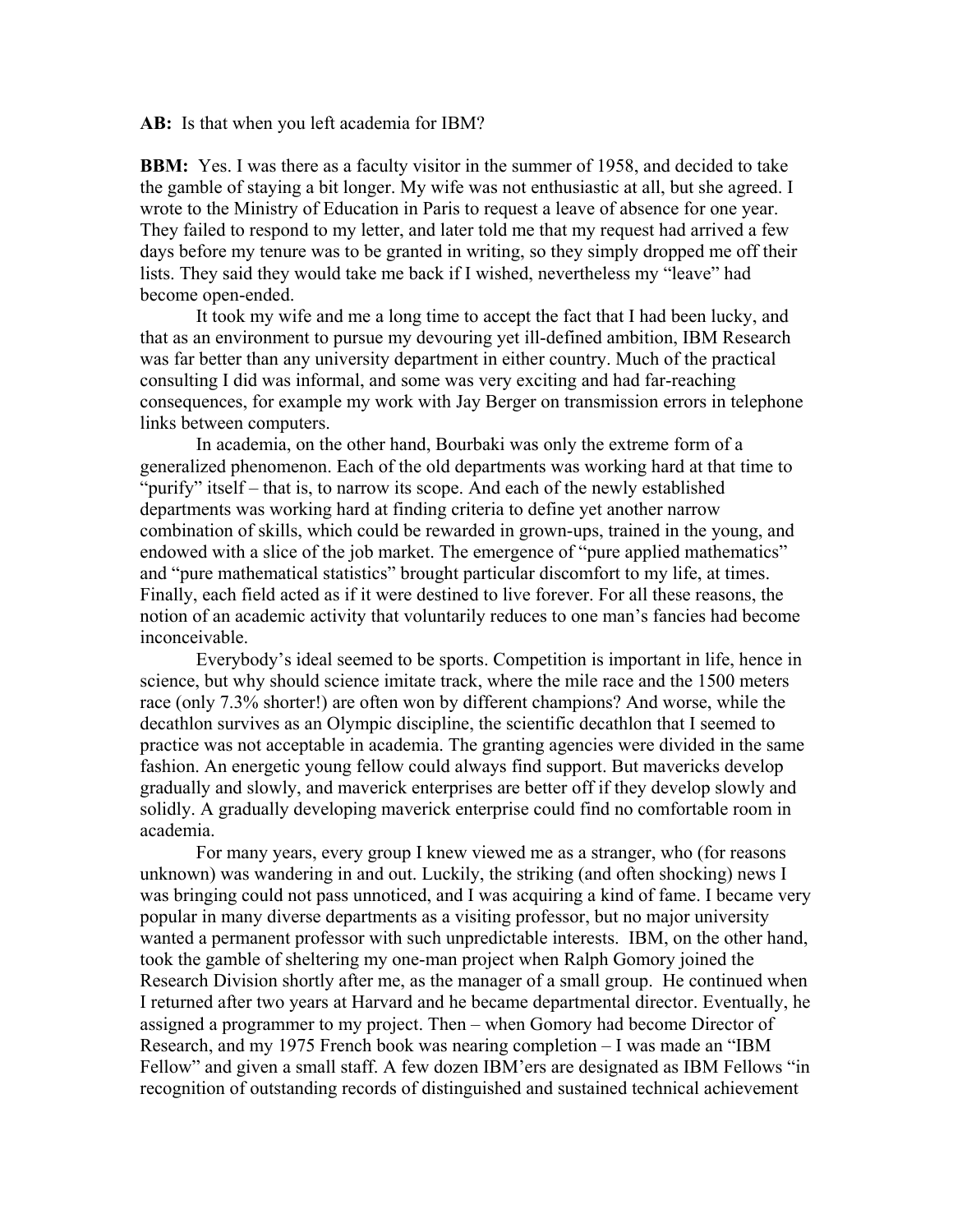in fields of science, engineering, programming and systems. They are given freedom to choose and carry out their work in areas related to their specialization in order to promote creative achievements." Thus, it was stated officially that my work had become widely respected, and that I could proceed in my very own way.

AB: You said that your whole life followed a "fractal" orbit until fractal geometry became organized, and you mention some of the turning points in the epilogue of your 1982 book. Could you tell us about these milestones?

**BBM:** My wild gamble started paying off during 1961-1962. By then, there was no question in my mind that I had identified a new phenomenon present in many aspects of nature, but all the examples were peripheral in their fields, and the phenomenon itself eluded definition. To denote it, the usual term now is the Greek "chaos," but I was using the weaker-sounding Latin "erratic behavior" at the time. The better word "chaos" came later from others, but I was the first to focus on the underlying notion, and to specialize in studying the erratic-chaotic. Many years were to pass before I formulated fractal geometry, and became aware that I had long been concerned with the fractal aspects of nature, seeking them out and building theories around them.

But let us go back to the year 1961. Starting that year, I established that this newly unearthed phenomenon was central to economics. Next, I established that it was central to vital parts of physical science, and moreover that it involved the concrete interpretation of the great counterexamples of analysis. And finally, I found that it had a very important visual aspect. I was back to geometry after years of analytic wilderness! A later turning point came when I returned to questions of interest to those in the mainstream of mathematics. Economics is very far from what I had planned to tackle as a scholar.

However, after I had become bored with Zipf's law of linguistics, I proceeded to read the rest of Zipf's works, and became acquainted with Pareto's law of income distribution. I believe my work contributed to the understanding of this topic, but my interest was also giving signs of becoming exhausted, when I happened to visit Hendrik Houthakker at Harvard, and saw on his blackboard a diagram that I had already encountered in the study of incomes. On the grounds that such geometric similarity was bound to be the visible symptom of an underlying similarity of structure, I inquired about the problem that had led my colleague to the diagram in question, and was told that it referred to the variation of stock market and commodity prices. I became fascinated with this topic, because it involved marvelous examples of unquestionably important quantities whose variation is very erratic, very irregular, in a word, chaotic. I soon came to distinguish two syndromes in price variation; sudden jumps and non-periodic "cycles," which I later called *Noah* and *Joseph Effects*.

Price variation was becoming a source of worry to a few economists, because it was resisting being squeezed into the accepted econometric mold, which had simply been copied from the physical model of a gas in equilibrium. I, on the other hand, pioneered a radically different alternative approach, based upon self-similarity. This is a widely familiar notion today, largely due to the physicists' work on critical point phenomena, but that work came much later. I showed that the stochastic processes obtained via selfsimilarity generate sample functions that are very rich in configurations, and can account for a great part of observed price variation. During this period, I was doing things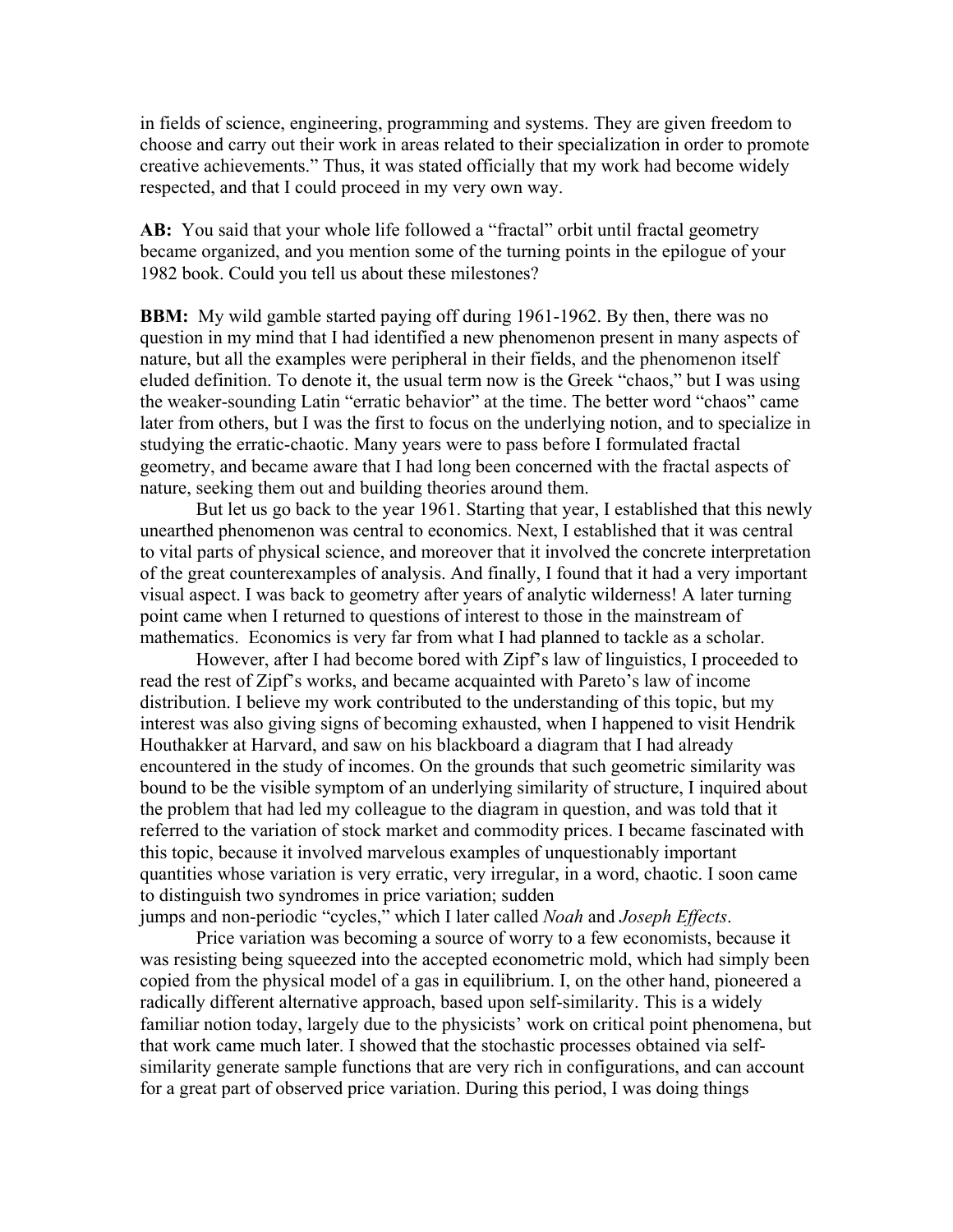analytically, with very few diagrams. The most influential of these diagrams has already been mentioned.

The next major series of related developments concerned noise, then turbulence and galaxy clusters. My investigation of so-called "excess noises" started with a very practical problem at IBM, but continued long after that problem was settled. Again, my solution was grounded on postulated self-similarity; it necessarily involved random forms of the Cantor set, and its description demanded Hausdorff-Besicovitch dimension. A friend, Henry McKean, Jr., had written his thesis on the Hausdorff-Besicovitch dimension of certain random sets when we both lived in Princeton. Otherwise I might not have encountered this notion. It was very rarely used at that time, but I discovered that it had an essential application, first to noise, then to turbulence, next to galaxy clusters, and so on to fractals in general. Incidentally, I met Edward Lorenz in 1963. His work on chaotic behavior in deterministic systems had just been published, but had yet not drawn much attention. Erik Mollo-Christensen predicted that it, and my early papers would turn out to concern two faces of the same reality. This hunch is in the process of being confirmed.

In the mid-sixties, however, my message was not getting through well enough to satisfy my ambition. Each context in turn elicited a complaint I had often heard in economics. "Granted that such and such statistical expression is known to converge in all the other fields of science, how can it be that my field (my interlocutor would complain) is alone cursed by the necessity of facing divergent statistical expressions?" "When all the other fields of science can be tackled by proven mathematical methods from familiar textbooks, why should my field necessitate newfangled techniques, for which the only references are dusty tomes written in French, or even in Polish, or incomprehensible modern monographs?"

One had to agree that these situations were paradoxical, but I thought this could have a very different origin. I kept observing that, in many applications, these familiar and unquestioned statistical and mathematical techniques had been oversold: in fact, they had failed to come to grips with the truly important problems, as they were perceived by the brilliant but nonmathematical practitioners whom I trusted. This failure could be accounted for, if the "ills" I had already diagnosed in a few fields were in fact of wide occurrence.

In any event, noise, turbulence, and clustering are complicated phenomena, and the repeated experience of unvarying resistance to my increasingly unified approach, and in particular, to my use of Hausdorff dimension as a concrete notion, made me wish and search for a simpler illustration. I stumbled upon coastlines, and proposed that the irregularity of a coastline be measured by its Hausdorff dimension. A few (astonishingly few!) scholars had noted in passing that the notion of a coastline's length is meaningless, but no one had done anything about it. Perhaps the finding embarrassed them. (For example, Lewis F. Richardson's thoughts on this topic were found after his death among irrelevant unpublished drafts.)

**AB:** Could you elaborate?

**BBM:** The question I raised in 1967 is, "how long is the coast of Britain?" and the correct answer is "it all depends." It depends on the size of the instrument used to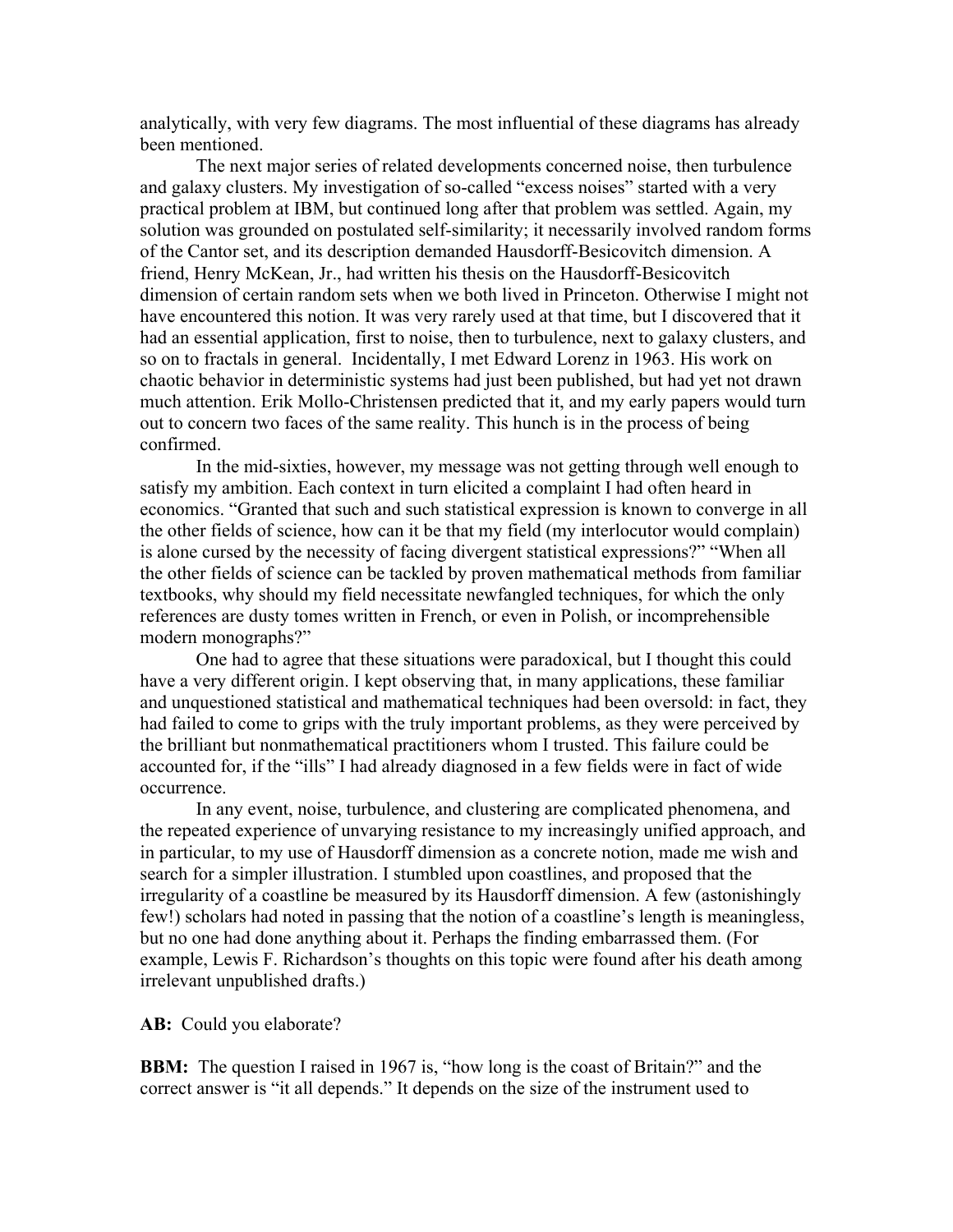measure length. For example, look at Figure 1. It does not represent a true coastline, but a fractal fake, made (years later) as a "model" sharing the significant properties of a coastline. It is clear that, as measurement becomes increasingly refined, the measured length will increase. Thus, all the coastlines are of infinite length in a certain sense. But of course some are more infinite than others. To measure their degree of infinity, I thought of Hausdorff dimension, and I was indeed able to show that the notion of dimension of a coastline is meaningful, and that its value can be measured quite accurately. This is how I came back to my true love, geometry, and went on practicing it in a very strong and intense fashion.

**AB:** Do you have any opinion on the way geometry is handled in schools and in research?

**BBM:** Oh, very much so. The old French fashion required years and years of high school geometry. I found that totally intuitive and childishly easy, which of course is why I considered going into mathematics as a career. So I am distressed by how little geometry there is in American high schools.

For quite a while, geometry was in effect banned from university curricula. Now, the availability of computer graphics and, to some extent – I think even to a large extent – my work, have made many people realize that geometric intuition can enter into seemingly very abstract domains, like the theory of Kleinian groups or the theory of iterations of mappings in the complex domain. In both fields, I discovered a number of facts using geometric intuition and computers.

We have entered a period of intense change in the mood of mathematics. Increasingly many research mathematicians use computer graphics to enhance their geometric intuition, others cease to hide (from outsiders, or even from themselves) the fact that they had been practicing geometry. This return of geometry to the frontiers of mathematics and of physics should have an effect on the teaching of geometry in colleges, high schools, and even in elementary schools, because so much geometry which had been quite impractical can now be easily done with the help of computers.

AB: It's rather curious that high school geometry in America was advanced, for the most part, as being good logical training for the mind, emphasizing the deductive process rather than anything having to do with images or visual intuition.

**BBM:** That's also the way it was described in the old French curriculum, but for me geometry was something entirely different. Perhaps I should be careful of my frequent use of the leaden expression "geometric intuition," but it would be better to take "geometry" back from those who really do not care about it.

Furthermore, school geometry did instill discipline, but I doubt its value as logical training. To a student, the reduction to the axioms is largely a matter of satisfying the teacher. We were told that certain arguments were "okay" and that others had to be transformed to be made "okay." I never had the feeling that this "okay" was intrinsic, much less that it was the last word in logic, but achieving it gave me good grades, while I was engaged in the truly important task of training my gift to be able to think directly in terms of shapes.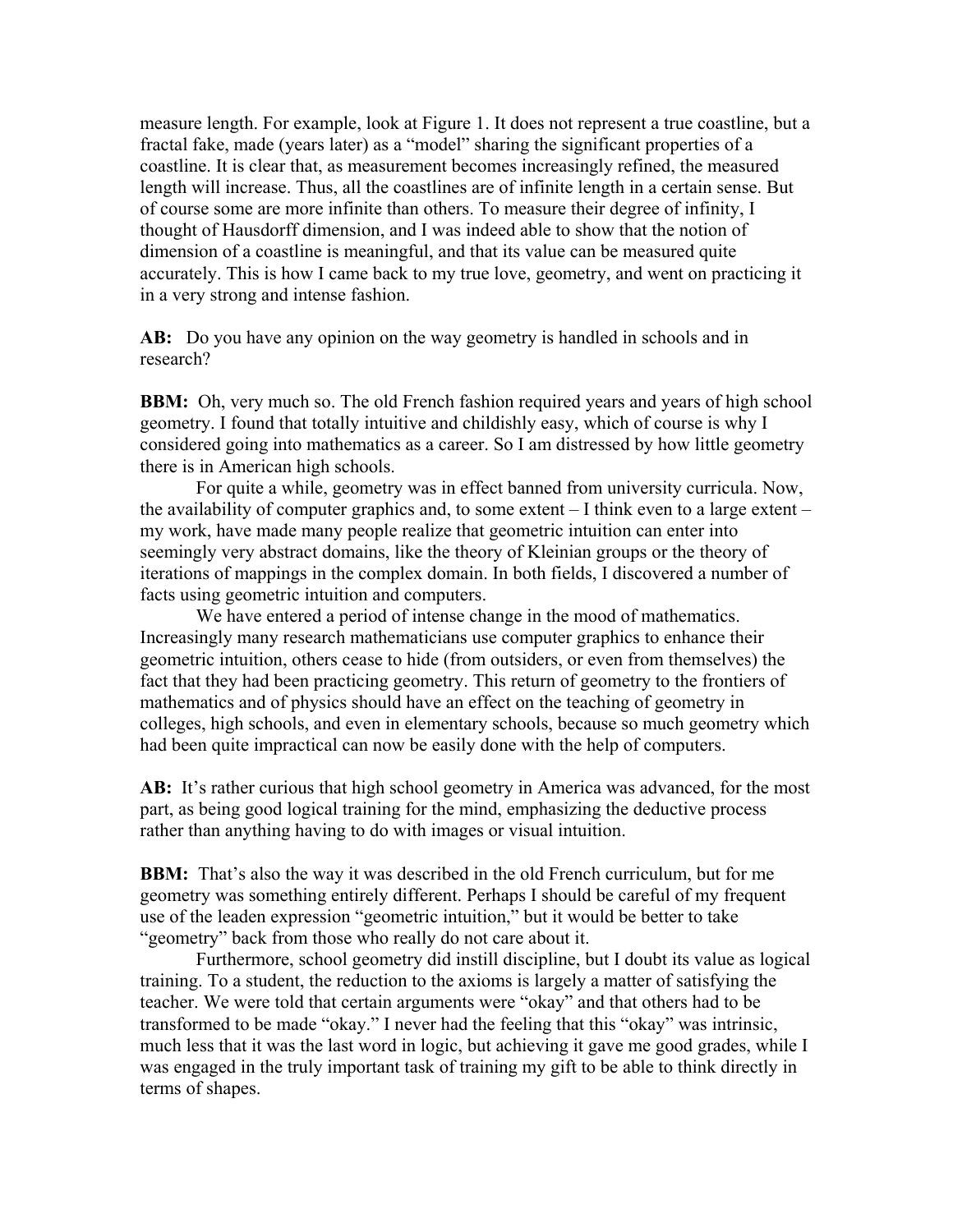In any event, the geometry of yesterday has become dull and dry, but a combination of Greek and fractal geometry would be alive, attractive, and very useful. The young are very much dominated by the eye, through media like TV and computer games, and a combined geometry would be a way of getting to their minds before one tries to expose them to dry logical constructs.

The establishment of such a curriculum would be very complicated, and I don't have any precise constructive thoughts on the matter. The main value of the Greek geometry I learned in France was that the problems were hard, but not abstract. When friends ask me whether their 14-year old wonder kids should first take calculus or number theory, I put in a word for old-fashioned books on geometry written about 1900.

Anyhow, I think it is a fact that some people think best in formulas, and other people think best in shapes. A hundred years ago, this was almost a platitude among mathematicians, but people who think in formulas now run the show in every branch of science, and for a while they could not tolerate even one person who proclaimed he thinks in shapes.

 It may have become true that people who think best in shapes tend to go into the arts, and that people who go into science or mathematics are those who think in formulas. On these grounds, one might argue that I was misplaced in going into science, but I do not think so. Anyhow, I was lucky to be able – eventually – to devise a private way of combining mathematics, science, philosophy and the arts.

Let me try out a simile. Imagine that a hundred thirty years ago a pandemic virus had wiped out man's ability to sing, but left him with the ability to write music. Great opera scores remained widely available; they became an object of cult and intense study, and great new scores were written by Verdi (Wagner, if you prefer). Generations later, one person, then a few persons were born with immunity to the virus, and eventually everyone was reminded that if Verdi can indeed be read, he can also be sung. *Everyone* rejoiced! Well, one of the privileges of fractal geometry has been to make the classical hard mathematical analysis of Verdi's time sing out at long last.

**AB:** Now that fractal geometry is, as you have written, "taking ominous steps towards becoming organized," at what level of the school curriculum would you consider its introduction appropriate?

**BBM:** Fractals should be introduced first in the presentation of the derivative. This notion first bothered me when I started calculus, and many people would understand calculus far better if they know at the very outset that a continuous function need *not* have a derivative. Until recently, the only counterexamples were artificial and contrived. One could not bother young minds with Weierstrass functions. But I have shown that nondifferentiable functions are essential in very fundamental parts of natural science, and it has become easy to tell a student that a coastline has no tangent and that the components of the motion of a particle along a coastline have no derivative. It is desirable to introduce such notions very early. They will serve as antidote against the ridiculous idea we have already discussed, that the study of geometry is primarily a form of logical training and not a way of learning to reason on shapes. Secondly, fractals should be taught early in fields like physics and in geophysics, where they are important. For a first step, it is best to try out several short specialized courses entirely devoted to fractals; this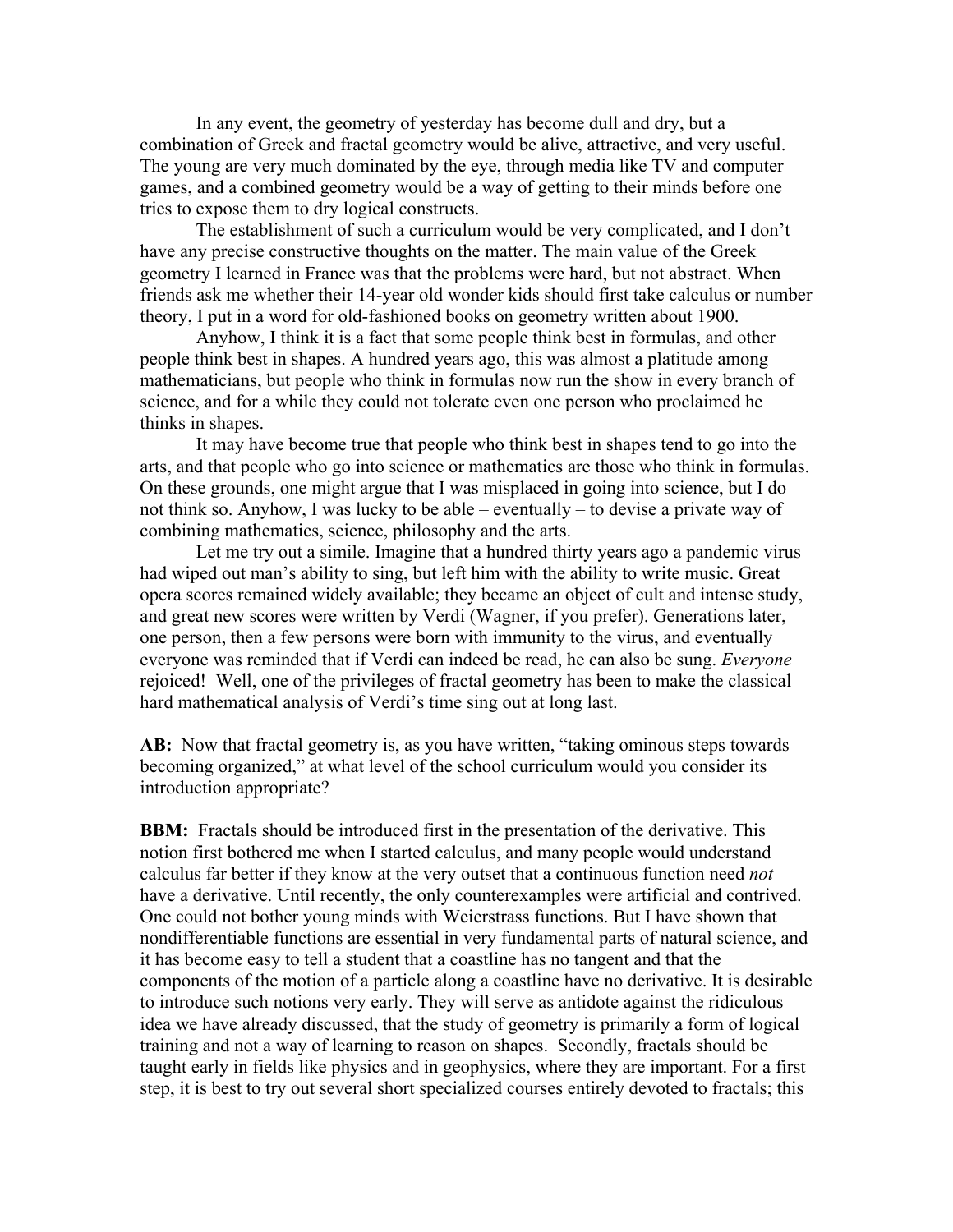is being done in several places. Later, one will see how fractals should be added to the basic courses on mathematical methods. To my pleasure and surprise, undergraduates accept this stuff very well. Another place where fractals are becoming important is in teaching computer graphics. It seems that every computer graphics demonstration includes fractals.

 As to the place of fractals in the training of mathematicians, it raises two distinct questions. Falconer's forthcoming Geometry of Fractal Sets is welcome, but it is a conventional mathematical monograph: its topics are suggested by needs created by my work, but the style is dry, as usual in mathematics. It will not be the last mathematical monograph on these and related topics, but one cannot make any prediction about the teaching of advanced mathematics, because there are few advanced students of fractals at present, and the instruction they receive depends on fashion and the instructor's taste.

A much greater change would occur if the training of mathematicians were to go back to leaving some room for geometric intuition. Fractals may be taught around the theory of Kleinian groups or the theory of iterations of rational functions. These theories became unmanageable quite a long time ago, at least in part because of their lack of intuitive aspects. But with the advent of fractals, large parts of these theories become quite easy and widely attractive. They show very graphically how one can, or should concentrate on thinking about shapes as live "wholes," and learn to modify an algorithm to affect the shape it generates.

**AB:** Geometric shapes are being introduced through computer graphics in quite a few elementary schools through such things as Seymour Papert's LOGO and turtle graphics. What do you think of such things?

**BBM:** I have only a very superficial familiarity with them. It seems that they too overemphasize the algorithmic aspects. For me a circle is not primarily something which is traced by a turtle running a certain course, but above all it is a circle! However, according to friends, it is easy to draw fractals using turtle geometry. This is most welcome, and to the advantage of the field.

AB: What role does computer graphics play in your research?

**BBM:** It plays two major roles: to help my work develop, and to help it become accepted. To take an example, I had long known of a very simple algorithm which generates distributions of points in space, and I proposed this algorithm to model the distribution of galaxies, and of clusters and superclusters of galaxies. The first tests, both numerical and visual, were amazingly satisfying.But a long look at these distributions revealed discrepancies which had been much less obvious to the other students of the field, who used ordinary analytic methods. To try to improve the fit, I did not scan any repertory of alternative models, but my repertory of alternative shapes.

 The virtue of computer graphics is that it makes it easy to compare a model's imitations to the natural shapes from many viewpoints simultaneously, including some viewpoints that had not yet been formalized or recognized. I encountered the first example when I was interested in the long-term persistence that has been observed – and even mentioned in the Bible! – in the discharges of rivers like the Nile. A statistical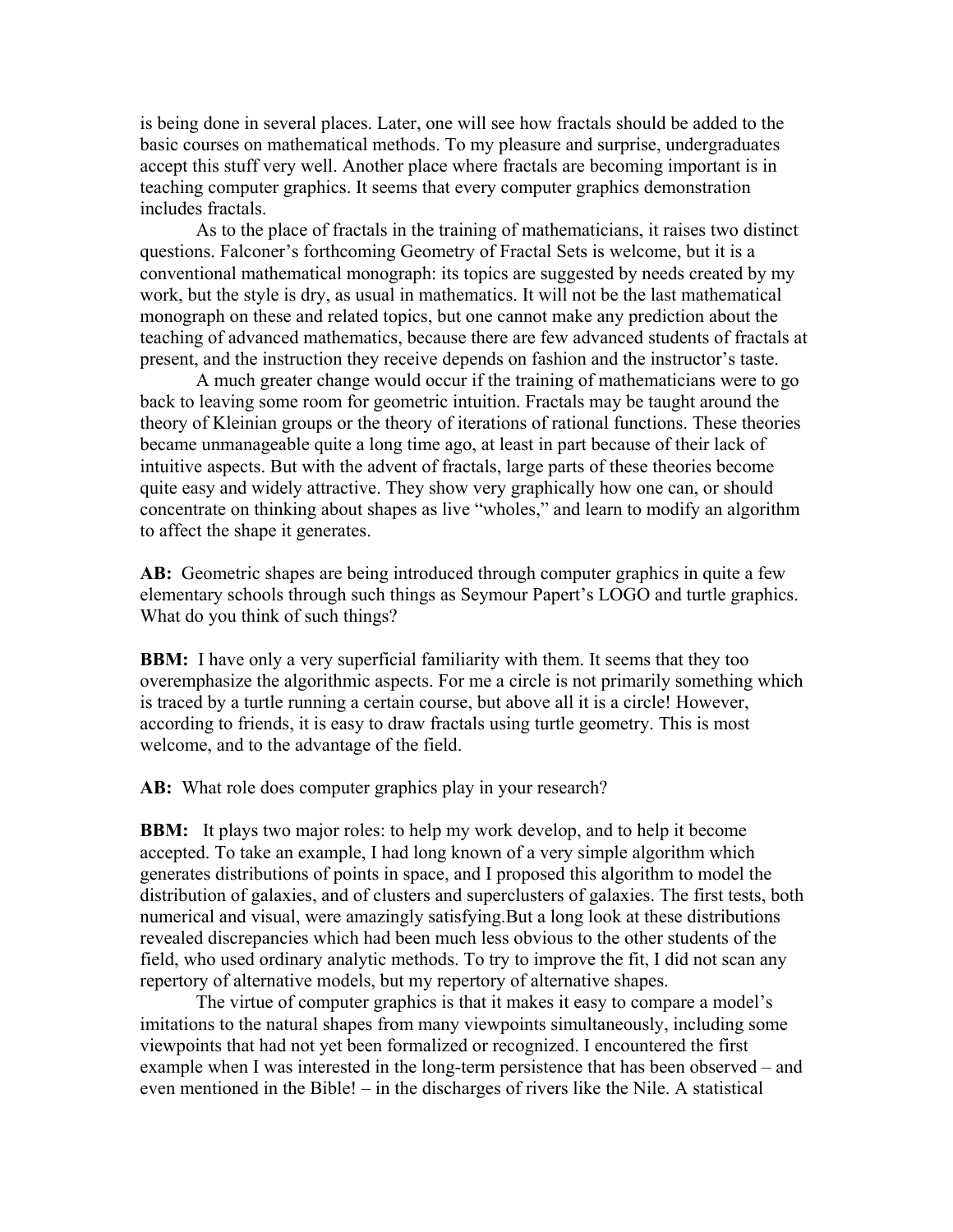theory was of course available to represent this phenomenon, but no one had actually thought of looking at the sample functions which this theory generates. It turned out to be surprisingly easy to convince every hydrologist that these samples did not look at all like the records of river levels, whereas the corresponding curves drawn according to my alternative recipe could not be distinguished from the real ones, even by the experts, unless they knew the particular river intimately. Thus, computer graphics allowed the elimination of certain theories simply on the basis of the obvious unreasonableness of the shapes they generate. The same trick worked even better with coastlines and mountains. Graphics techniques gradually became better and better, and we could afford to do some fancy stuff.

One must say "we," because I do not program computers myself, but have found ways of working very interactively with several outstanding people: students and assistants, and also colleagues like Richard F. Voss. As a matter of fact, I developed a skill for helping "debug" programs that I cannot read, by analyzing the wrong pictures these programs produce.

**AB:** Did computer graphics play a role in your work on turbulence?

**BBM:** No, but geometry has been essential. The big question in the study of turbulence is: how does turbulence arise from the differential equations for the flow of fluid? The literature on partial differential equations is tremendous, but it never got even close to tackling the questions raised by turbulence. In 1963, the situation was that Kolmogorov (and other Russian scholars) had written down formulas concerning the intermittency of turbulence. With hindsight, one may say that they were only one step removed from introducing Hausdorff dimension, then fractals. But they failed to take these steps; in fact, they resisted them for a while after I took them. At the very same time, and quite independently, I had tackled intermittency in the context of noise, and had developed a very geometric mental picture of it. Upon seeing the facts about turbulence at a Harvard seminar Robert Stewart gave in the fall of 1963, I found it obvious that my methods could be translated wholesale in these new terms. Then I tried to explain the validity of the translation. This led me to conjecture that turbulence represented a singularity in the flow of fluids, and that this singularity is concentrated on a fractal. To form my intuition, I had looked at paintings and photographs of turbulence, had looked at records of velocity, and even listened to them (after transposition into the audible range), and used the summaries of measurements (such as power spectra) as further evidence.

This was an entirely new approach to the problem; for many years this work was viewed as exotic and even bizarre, and it took ten years to be published – not counting abstracts or allusions. But my hunches on the Hausdorff-dimensional properties of the singularities are in the process of being confirmed in several different ways. It was quite beyond my skills to prove them, and to guess what had to be proven was beyond the geometric imagination of those who provide the demonstrations. Very great minds had tried to tackle turbulence by analytical techniques; they did not succeed, while it seems I succeeded by looking at turbulence via the shapes that it generates.

**AB:** Kleinian groups and iterates of rational functions were reputed to be highly technical mathematical topics. When and why did you become involved?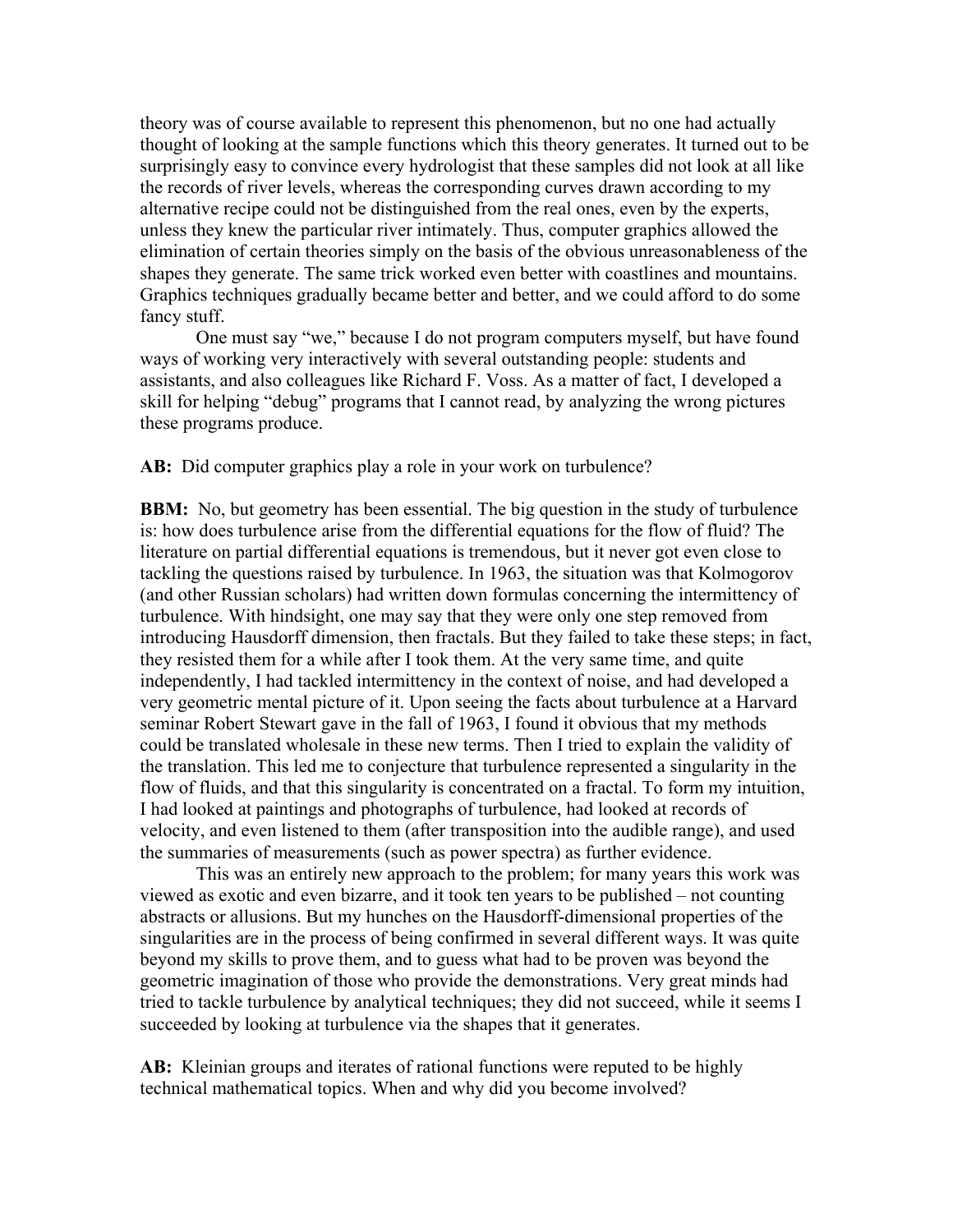**BBM:** In 1976, after I had read Hadamard's superb obituary of Poincaré (which everyone will soon be able to read – and should read – in an American Mathematical Society book on Poincaré). This obituary made it apparent that my work should be extended beyond the linearly invariant fractals, to which I had restricted myself up to that point. Indeed, the limit sets of Kleinian groups and of groups based upon inversions are fractals also; the latter could be called self-inverse. This forthcoming extension of selfsimilar fractals was mentioned in a last-minute addition to the 1977 Fractals, and then I set to work, namely, to play on the computer in order to acquire a "hands-on" intuition. The payoff comes very quickly, in the form of an explicit construction algorithm for the self-inverse limit sets. It took me longer to ascertain that, to my surprise, I had solved a problem that had stood for one hundred years.

A short step, then, brought me to some old work of my former teacher Gaston Julia, and some work of Pierre Fatou. My uncle had once lent me the original reprints of Julia's paper that everyone called "the celebrated Prize Essay" and of Fatou's equally long work on the iterates of rational functions. The "Julia set" of a rational mapping of the complex plane isthe repeller set of this mapping, that is, the attractor set of its multivalued inverse. I started playing with fairly complicated mappings, and was amazed to discover that sets that Julia and Fatou had characterized negatively, as being pathologically complicated, were in fact of extraordinary beauty. When they first emerge on the computer screen, they seem totally strange, but one soon comes to feel one has always known them. An example is shown in Figure 2.

AB: What about the "Mandelbrot set." Is it also a fractal?

**BBM:** Yes, it is. A few months of mindless fun with complicated mappings had prepared me for a detailed study of iteration. I decided it was best to start with the simplest mapping, which is the second order polynomial. There is only one significant parameter, and there is a Julia set corresponding to each parameter value. I drew the set of parameter values such that the corresponding Julia set is not a "Fatou dust," but a connected set everyone likes to call "dragon." It is illustrated in Figure 3. To paraphrase a famous phrase, this is the set of which I have the honor of bearing the name.

(Outside of France, this last phrase may be completely unknown. So let me retell the anecdote on which it is based. The Genevese-Parisian mathematician J. C. F. Sturm was famous for his modesty, but his teaching created many occasions where he could find no way of avoiding mention of the Sturm (-Liouville) equations. When pressed, he described them as "the equations of which he had the honor of bearing the name."

My study showed that this set is an astonishing combination of utter simplicity and mind-bogging complication. At first sight, it is a "molecule" made of bonded "atoms:" one shaped like a cardioid, and the other nearly circular. But a closer look discloses an infinity of smaller molecules shaped like the big one, and linked by what I proposed to call a "devil's polymer." Don't let me go on raving about this set's beauty.

**AB:** The Cantor set and nowhere differentiable functions have long been important examples in analysis and topology. Is your term "fractal" well accepted by now?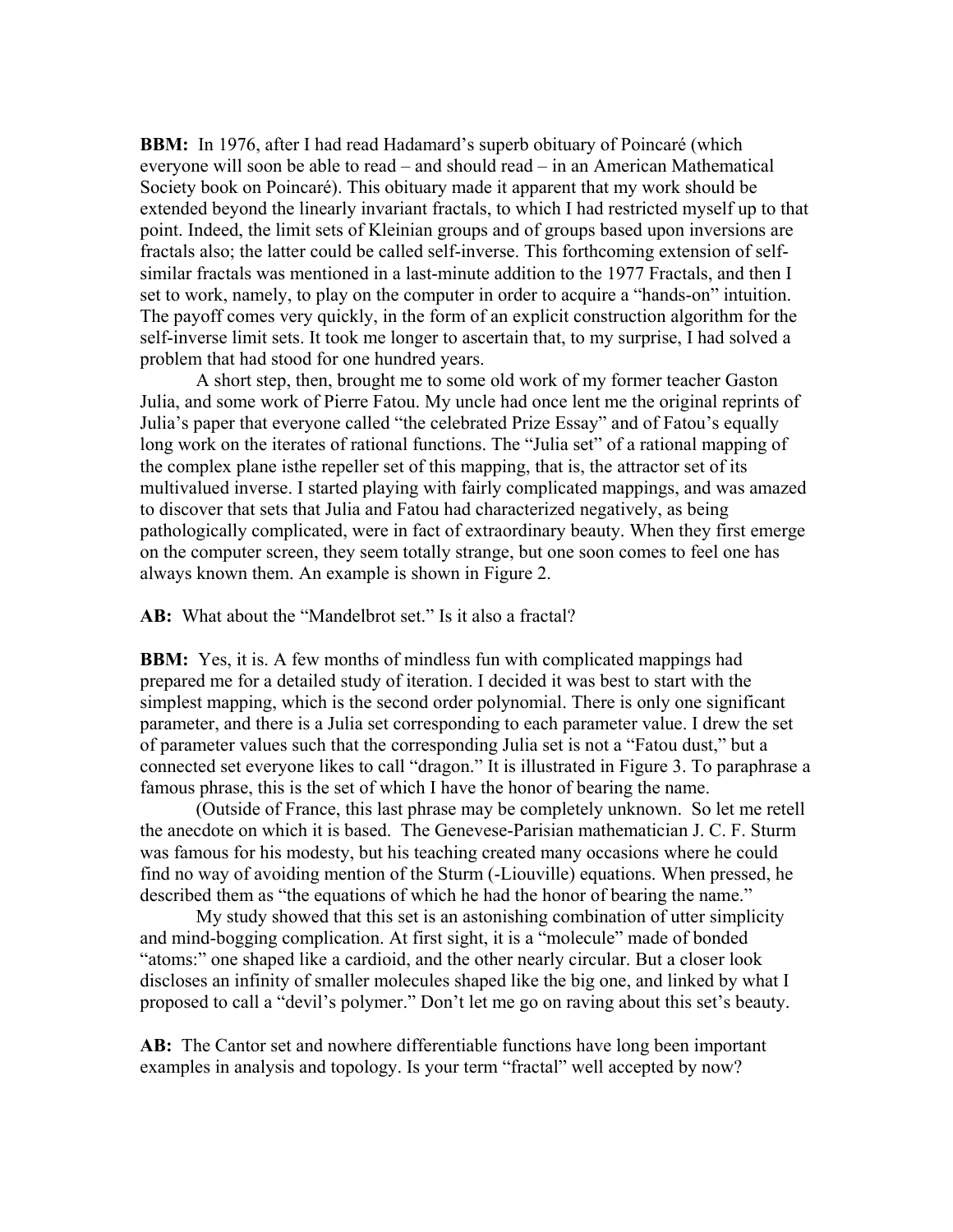**BBM:** Yes, but with exceptions. Some mathematicians speak of my work as "generalized Cantor sets" or "concrete applications of the counterexamples of analysis" – these terms underrate the drastic novelty of my endeavor, and really imply that there is no unity to it.

**AB:** They still regard them as pathological?

**BBM:** That's one part of it, but mathematicians' lack of perspective can be breathtaking. Some would go so far as to call the whole of physics "a concrete application of harmonic analysis and differential equations"!

One must also be aware that mathematicians have a strange traditional way with words. Indeed, take the theory of "strange" attractors (which are a kind of fractal). To my great surprise, this use of "strange" does not bother anybody. Mathematicians like to take a familiar term, to turn it around, and to use it with a very different meaning. For example, the vocabulary of mathematics is full of terms like "ring," "field," "complex,", or "imaginary." The words "distribution," "irregular" and "singular" are used with hundreds of different meanings. Mathematicians rarely coin new words, and the new words they coin are hardly ever graceful.

This may also be why the word "fractal" is already being used in meanings different from mine, and which I consider confusing. For example, a topologist like James Cannon needs a clearly different notion, but the word "fractal" exists, so he uses it. I fear that when this word is accepted it will be as ambiguous as "irregular", but not much can be done about this. One must just let time take its course.

**AB:** Despite the resistance to fractals that still exists in certain quarters, it's clearly been accepted and applied in many different fields. You yourself have been involved in most of these branches from the outset. Have there been recent developments, nevertheless, which have surprised even you?

**BBM:** I would say – with regret! – that there has been no major surprise since my work on Kleinian groups, and iteration in 1978-79. What is surprising is that fractals have attracted few crackpots. Also surprising – and more significant – are the quality of the applications, the rapidity of their development after the inevitable initial resistance is broken, and the total absence of outright failures. Additional phenomena that were clearly worth looking into, but could have been complicated and messy prove to be comparatively civilized when tackled. Fractal geometry works, which is one reason for its growing popularity. But no new application seems to come out of the blue.

Another surprise is that the additional techniques and concepts which are needed keep coming in the same sequence in each study. For a long time, the role of fractal dimension had to be emphasized because it was the principal concept, and I was glossing over difficulties that require additional parameters. Then I introduced a second parameter, "lacunarity." It's very surprising that in many fields the demand for lacunarity materializes shortly after dimension has been fully understood. In this sense things have proceeded alike in different fields. As a matter of fact, scientists' reactions to fractals, both positive and negative, seem to be very much the same in all fields.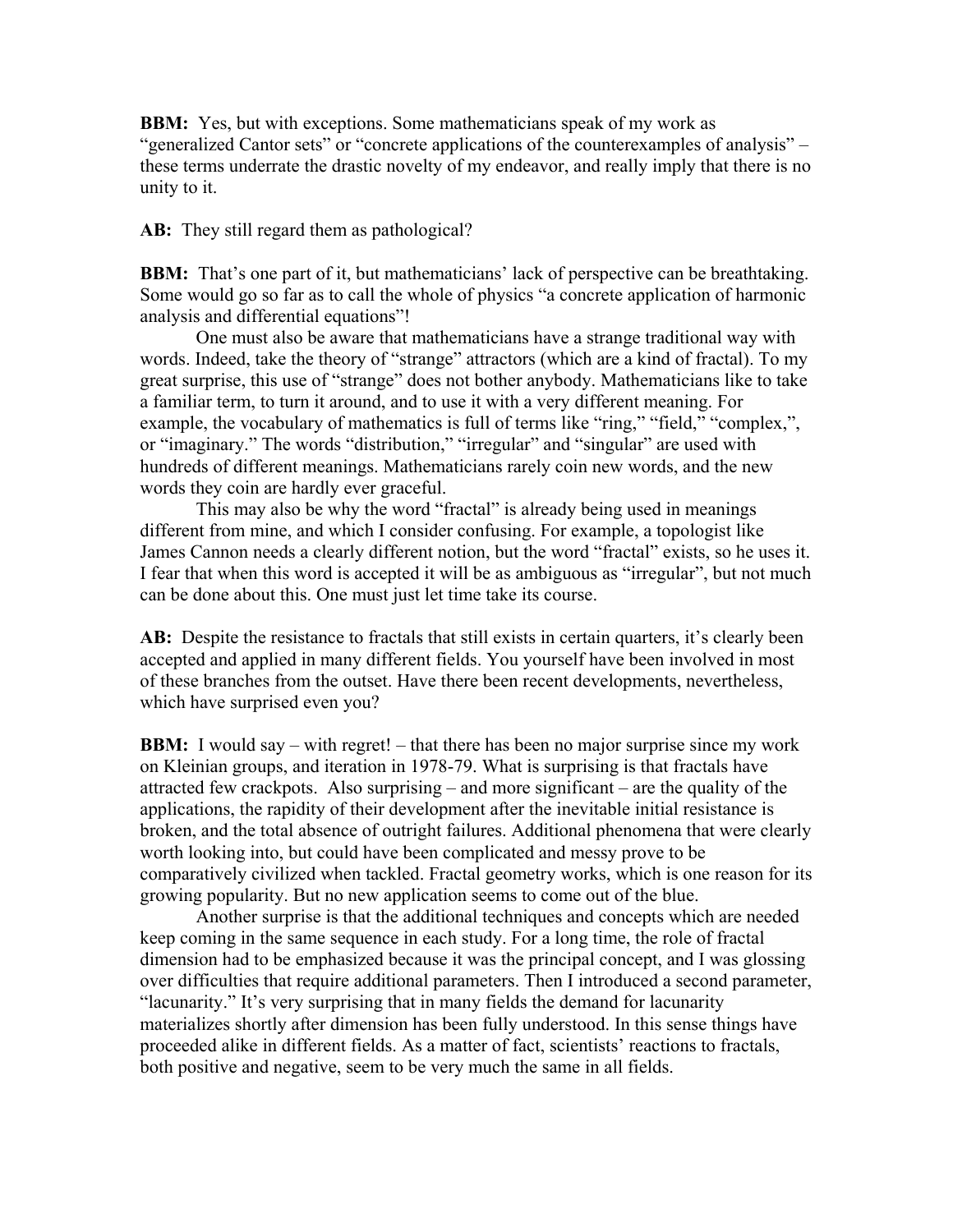**AB:** In addition to providing useful tools in various fields, haven't fractals become a field in their own right?

**BBM:** My work was inspired by a strong belief that the division of science has been extremely harmful. On the other hand, new fields keep being created whenever a human activity wishes to insure or increase its chances of survival. We must wait and see.

**AB:** You mentioned that you weren't attracted by Bourbaki's antigeometric approach toward mathematics. Did you find that the Bourbaki influence posed a significant obstacle to acceptance of your fractal approach?

**BBM:** Bourbaki loomed large in my life in 1945, when I left Normale, and again in 1958, when I left France, but very little since then. They did not prevent me from doing my own thing, because for many years my audiences were sheltered from their influence, or did not know they existed. After the study of turbulence had inspired me to an isolated bit of "pure" harmonic analysis, I was able to team with Jean-Pierre Kahane, not in the least a member of Bourbaki, to complete and continue that work.

Furthermore, by a fluke, the timing of my books was perfect. They came out when the feeling was beginning to spread that the Bourbaki *Foundations* treatise, like a romantic prince's dream castle, was never to be completed, and that their older books would never fulfill their proclaimed goal of becoming the universal standard of mathematics. The Bourbaki constitution, phrased to insure that the group would remain eternally a cohesive young rebel, was – of course – not working. In a way, the whole enterprise had become boring. The pendulum was therefore beginning to swing back from this extreme to an uneasy but more reasonable balance in mathematics, and my manner was becoming less threatening. If I had formulated fractal geometry much earlier, Bourbaki could have been a major obstacle. But today they do little beyond sponsoring a seminar in Paris. As a matter of fact, I may have benefited from the backlash against their old arrogance.

 Besides, one of the current leaders of Bourbaki, Adrien Douady, has spent the last several years developing ideas on iteration that I had pioneered; to welcome him has been a treat.

Finally, one of the founders of Bourbaki, Jean Dieudonné, has published various demonstrably wrong statements about the meaning of mathematics, which were of great help in making some of my main points. For example, he wrote that a Peano curve is so counterintuitive that only logic can comprehend it, and no intuition can be used to understand its properties. That was demonstrably wrong. Today the Peano curve is viewed as completely intuitive, because my work made it so. And I have the feeling that when Dieudonné heard the story, he was not hostile, but amused.

AB: Why did it take you so long to get what you call your "fractal manifesto" in print?

**BBM:** Today, when the status of fractal geometry is compared with that of other maverick enterprises, like cybernetics and game theory, it seems that fractal geometry has benefited from having developed relatively slowly – granted that I am alive and well to watch its coming of age.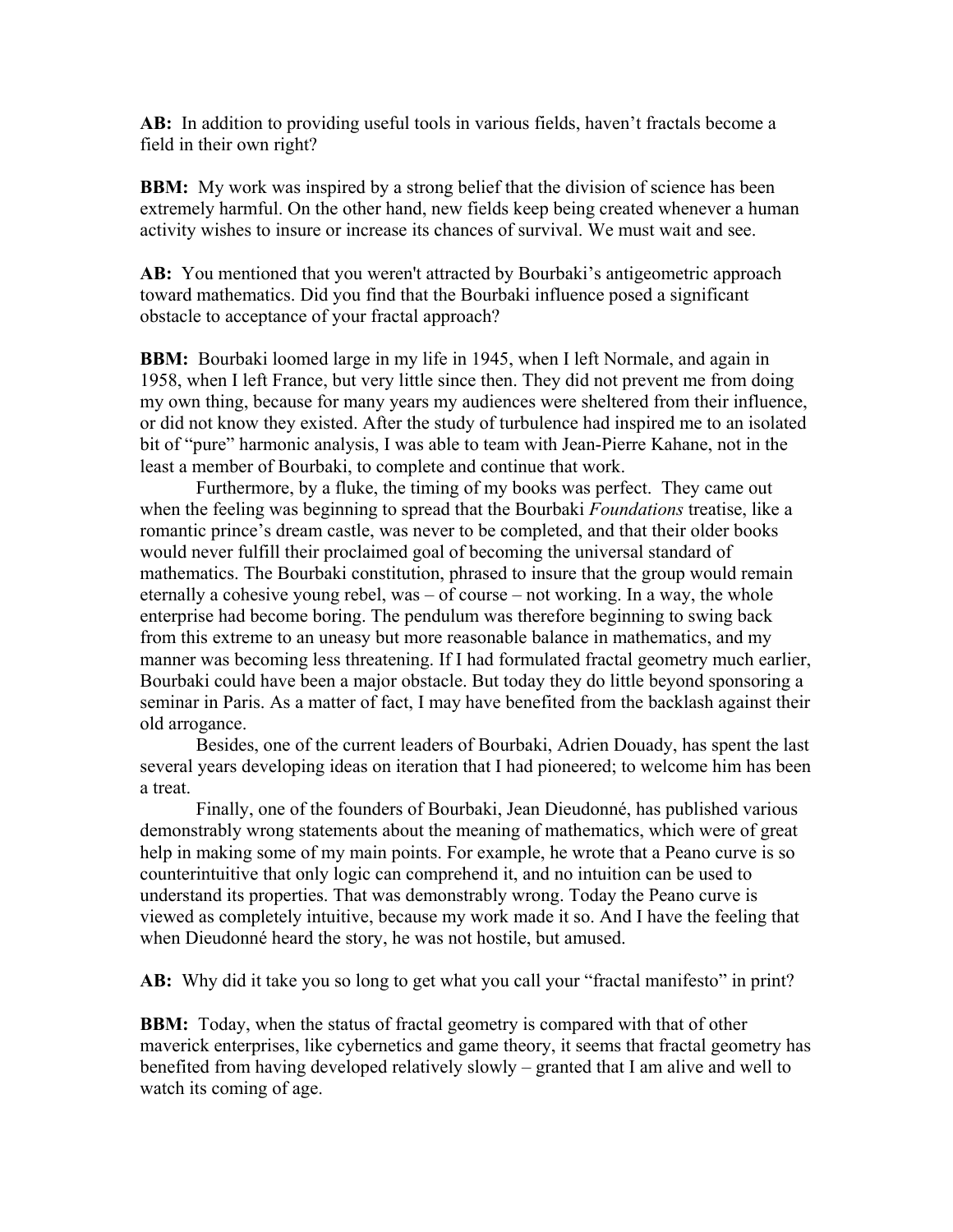Of course, I had intended otherwise, but science is organized into tight branches, and the only assured way to leave a mark on a branch is to visit it in person, so to speak. This demands adaptability on the part of the visitor, and takes enormous amounts of his time.

Linguistics allowed me to mention thermodynamics, but only because linguistics was not yet organized as a modern profession. When working in economics, I was similarly dying to be allowed to make it known in my research papers that my methods were part of a general philosophy, of a certain approach to irregularity and chaos, and that they also mattered in physics. Invariably, the referees asked me to take these statements out, and I ultimately decided to comply. Later on, I went on to study turbulence (which had to resemble the stock market, because the weather and the stock market are equally unpredictable), and again I wanted my papers to appear in the most prestigious specialized journals. Again, the editors forced me to cut out what they scorned as "dubious philosophy," and to give more formulas and more details on the manipulations. In each case, I was pretending to be a technician in the field, which was never completely successful because I always kept a strong "foreign accent," which was necessary and sufficient to get my papers accepted by the good journals.

These papers were excruciatingly difficult to write, nevertheless in many cases my foreign accent still gave them the reputation of being difficult to read. Also, I did not really learn to write English until tutored by my IBM office neighbor, Bradford Dunham in 1968. In any case, those who followed me invariably came up with their own renderings of my ideas. (One of them called himself a "master at repackaging," and all had great academic careers.

In the meantime, turned-down would-be prefaces to my papers were piling up. Moreover, several papers failed to gain acceptance by referees, and the hassle made me accumulate drafts that did not seem worth finishing. Many come in handy these days: when the scientific public becomes interested in a new topic concerning fractals, I often have an old draft that can be revived into a paper. But it is really too bad that I never published the "tentative fractal manifesto" read at the 1964 Congress of Logic and the Philosophy of Science in Jerusalem. It would have appeared in an unsuitable place, but it would have been in the record. Interdisciplinary *Science Reviews* will publish it after a twenty year delay.

Friends started telling me that I could not continue in this fashion: contrary to cliché, I would perish if I *continued* to publish as I was doing. Moreover, my work on galaxies was not to become acceptable until it was known, and would not become known until it was acceptable. Ten years ago, I was on sabbatical in Paris. The fear of nepotism had vanished because my uncle had retired, and the College de France could invite me to give a major talk. I saw a golden opportunity to present a general manifesto, and to explain how my different interests fit together. Preparing this talk revealed that my work was already more complete and more homogeneous than I myself had known it to be! My lecture of January 1973 was described by a friend as the most autobiographical scientific talk he had ever heard. It was received with much praise and no hostility whatsoever, which made me realize that my years in the wilderness were about to end. To denote my unified approach, I soon coined the term *fractal,* and the expanded text of this lecture in Paris became my French book, first published in 1975, and soon to be reissued in a slightly refreshed second edition.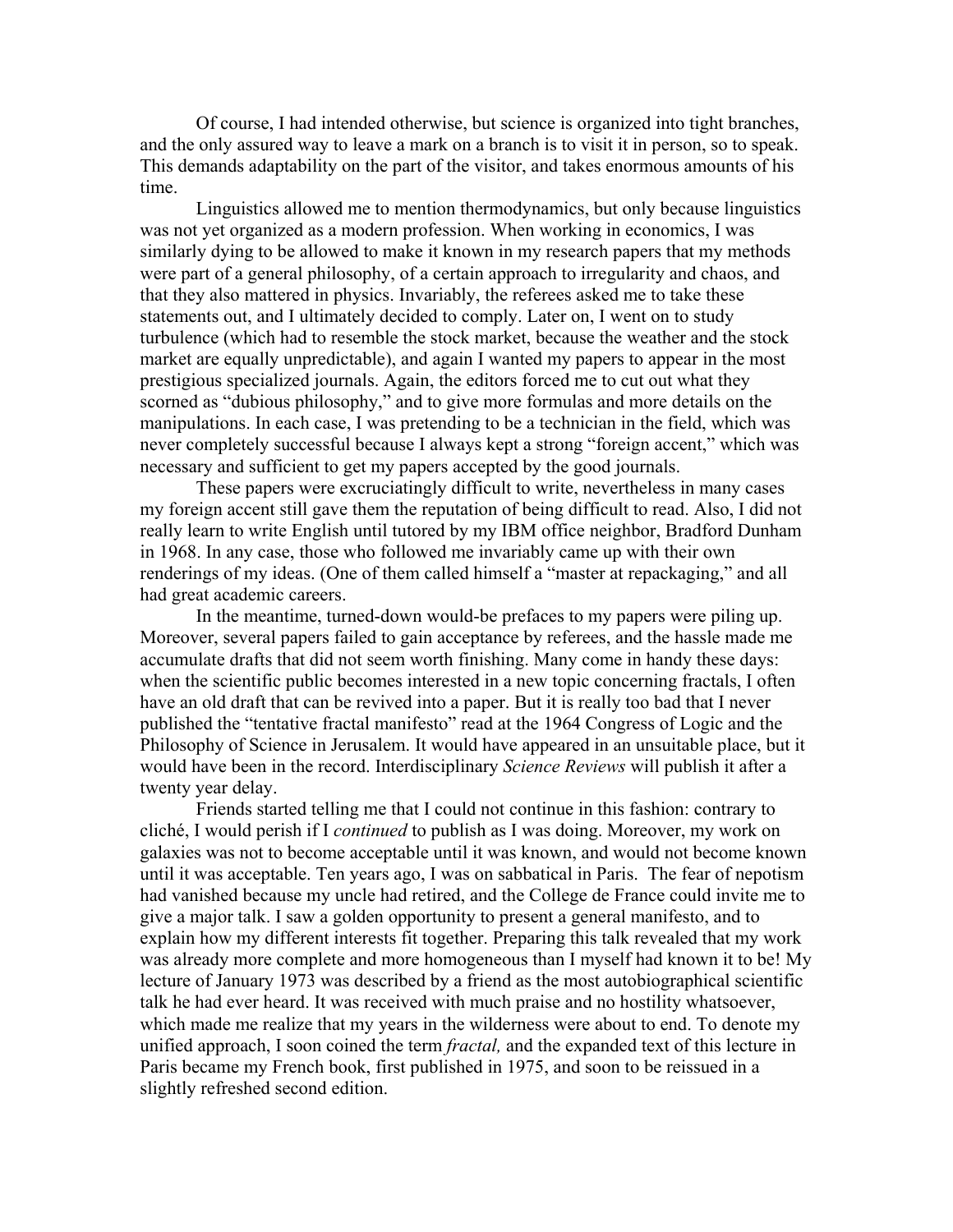To summarize, until 1973-1975, my "political" situation as an outsider in all the fields in which I was working was not strong enough to allow me to assert my philosophy and my interdisciplinary approach. Circumstances forced me to play games which I didn't believe in. The 1975 book marked the change from this piecemeal approach to the present unified approach. Soon afterwards, fractal geometry became organized. My way of life changed profoundly. You might say I became the slave of my creation.

**AB:** It seems to me that fractal techniques have been embraced fairly readily in the natural and physical sciences like fluid mechanics, astronomy, physics, and geomorphology, but what about other places where you have pointed out applications, like economics or linguistics? Are those techniques being used today by practitioners in those fields?

**BBM:** In linguistics, fractals will not revive. My early work was important to me but peripheral to the field. However, the mathematical procedures I devised for this purpose continue to survive in other guises.

But in economics, the rebirth and growth of fractal techniques can only be a matter of time, because the two main questions which I investigated are truly unavoidable, and cry out for more work. Poincaré wrote that some problems are manmade and other problems pose themselves. Well, the role of discontinuity in economics and the degree of reality of business cycles are problems of the latter variety, and they will not disappear until answered. When a fractal theory really starts moving by itself I tend to become technically underequipped to continue to participate, and it becomes wise to move on. But in economics it is clear that I did not stay long enough. If I come back and describe some new things that can be done, this application ought to start moving again.

AB: You are often referred to as "the father of fractals," and you have been called "tirelessly imaginative." You have, however, always taken great pains in your work to give complete citations to all earlier research which was connected in some way to fractals. Your style of reference could leave one to believe that you are cataloging old results rather than creating new ones. What is your reaction to those who think that in some cases you merely pour old wines into new bottles?

**BBM:** This impression is totally without merit, but I understand how it can come to be held by some *very* casual readers. I also understand why it is held by some mathematical extremists, who refuse to acknowledge that to build new physics upon existing mathematics is a very creative occupation, and not merely an exercise in relabeling. This is the price I pay for being called a mathematician, hence for being judged in part by mathematicians.

Allow me a homey comparison. Nearly every theory in my books can be regarded as an evolved model of a "machine" that I conceived. When designing and building the first model of each of these machines, I acted like any other tinkerer, happily using many, many existing "spare parts," but using hardly any for the originally intended purpose. Yes, many of my contraptions had precursors, in the sense that the legendary Icarus was the precursor of the airplane!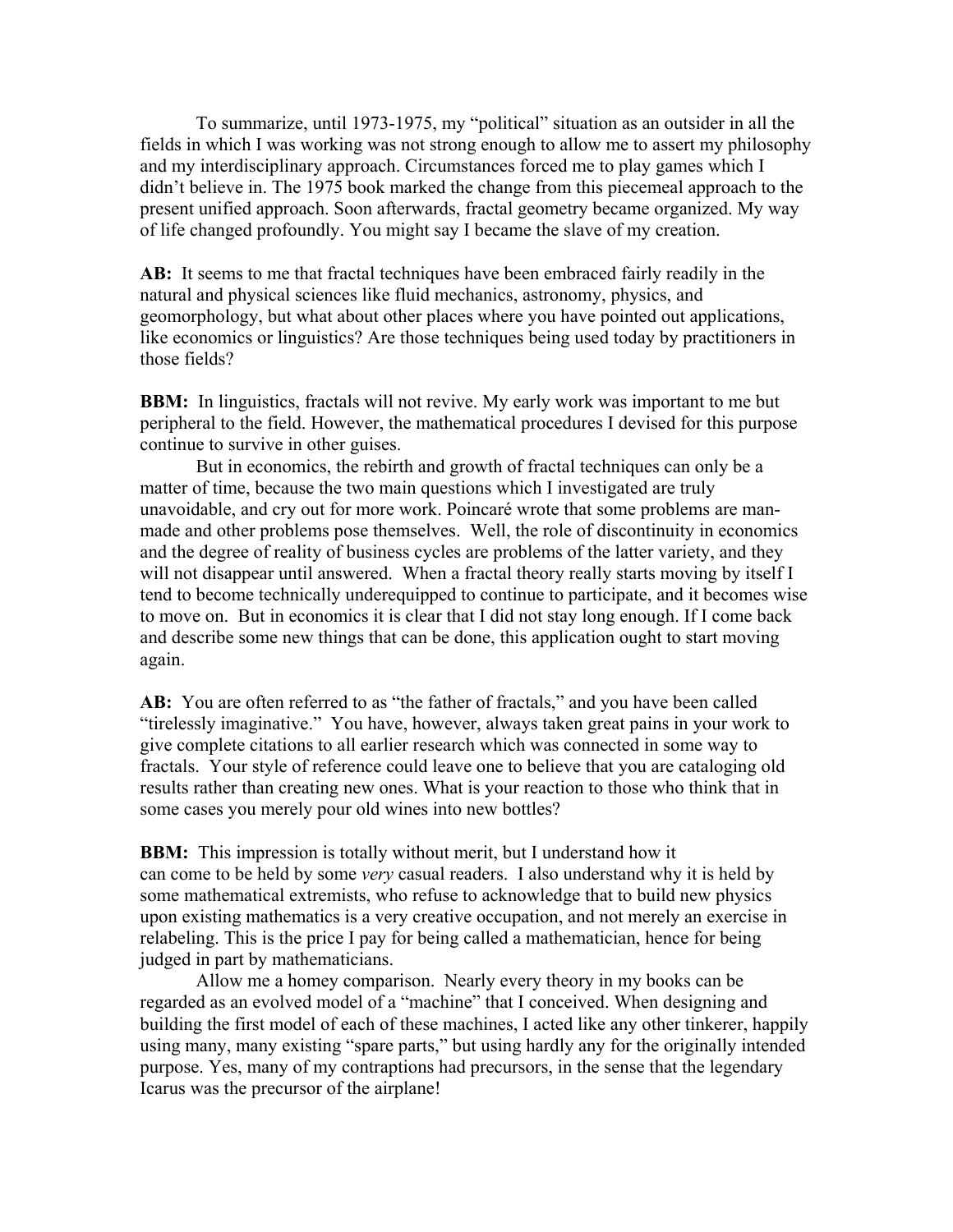Given the fierce competition that prevails among scientists, the custom under such circumstances is to be content with a casual footnote acknowledging that "an idea – or a tool – somewhat analogous to the author's had also been used for a different purpose in Refs...". But my upbringing and my years in the wilderness – when I had no roots in the present, only unconfirmed roots in a distant past – led me to make an arrogant choice. I decided to buck the custom, and to give full catalog references. Of course, these may fail to indicate the ultimate sources, yet I think that giving them helps establish that science is – after all – more than a fast-buck business. Furthermore, I do not mind being a scavenger, and I seek original references for parts I had – quite literally – picked from shelves of remaindered books and from other trash bins of science.

I am pleased to report that the new models of my machines mainly use specially designed parts, and that, among the many reviews of my books, only one or two brief ones are by casual readers who misinterpreted my gratitude to suppliers of reusable parts.

**AB:** You seem to have done little work on any topic that is not at all related to fractals.

**BBM:** This is largely correct. The only major exception was my work in the statistical foundations of thermodynamics, which I should one day take up again and make better known.

Clearly, this unity of purpose could not have been planned in 1945, or 1952, or even 1962. And everyone has fallow years every so often, and is usually tempted, on occasion – just to keep going – to follow the lead of some other drummer. But I was never tempted; I wonder why.

You must know the line by the Greek poet Archilochus that "The fox knows many things, but the hedgehog knows one big thing." Since the actual meaning of this line has been lost, it is quoted in many contexts. Thus, before a recent lecture, the chairman introduced me as being a hedgehog *par excellence*. I found this very touching and very appropriate.

One should also note that, within this unified thrust, my work has bucked the custom, and has become increasingly *more* "technical" in many ways. My old works seem somehow "lighter" than the more recent ones.

AB: Do you have any favorites among fractals, any examples that you particularly like?

**BBM:** The unavoidable example is that of coastlines (Figure 1), and my line that "Clouds are not spheres, mountains are not cones, coastlines are not circles and bark is not smooth, nor does lightning travel in a straight line" has gained the supreme accolade of becoming an instant cliché.

The fractal structure of the vascular system of blood vessels is also a fact that people first find quite astonishing, and then very natural. And many people have quoted my assertion that "Lebesgue-Osgood fractal monsters are the very substance of our flesh."

The self-squared dragon curves may be the best illustration of the fundamental and amazing discovery that extreme complexity can result from very simple formulas.